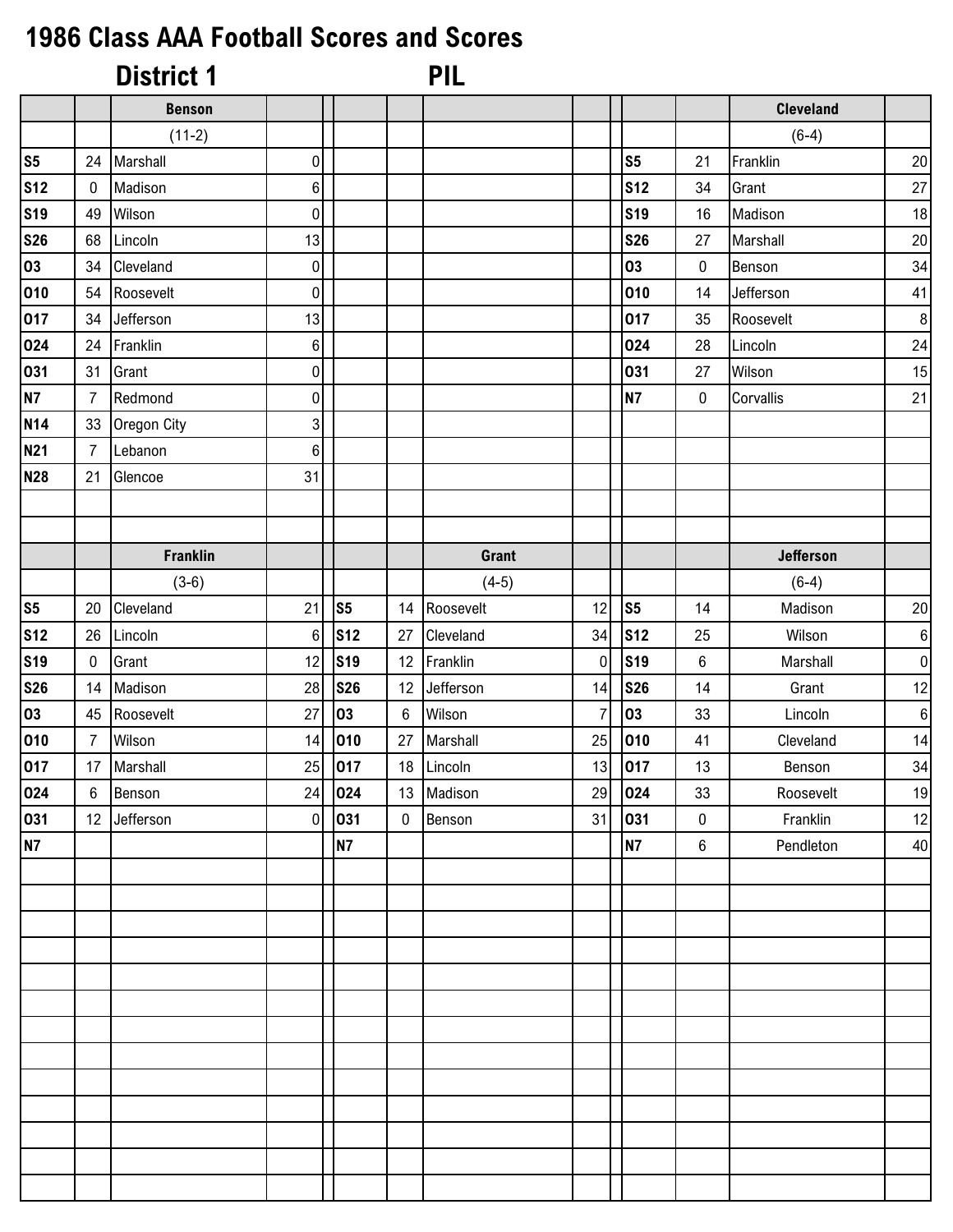| $(0-9)$<br>$(10-1)$<br>S <sub>5</sub><br>S <sub>5</sub><br>S5<br>Wilson<br>21<br>Jefferson<br>14<br>$\pmb{0}$<br>14<br>20<br><b>S12</b><br><b>S12</b><br><b>S12</b><br>Franklin<br>26<br>Benson<br>$\mathbf 0$<br>20<br>6<br>6<br><b>S19</b><br><b>S19</b><br><b>S19</b><br>Roosevelt<br>8<br>Cleveland<br>16<br>$\mathbf 0$<br>0<br>18<br><b>S26</b><br><b>S26</b><br><b>S26</b><br>68<br>Franklin<br>13<br>Benson<br>28<br>14<br>20 | $(4-5)$<br>24<br>Benson<br>$\boldsymbol{6}$<br>Roosevelt<br>$\boldsymbol{6}$<br>Jefferson<br>$27\,$<br>Cleveland<br>Madison<br>28<br>$27\,$<br>Grant |
|---------------------------------------------------------------------------------------------------------------------------------------------------------------------------------------------------------------------------------------------------------------------------------------------------------------------------------------------------------------------------------------------------------------------------------------|------------------------------------------------------------------------------------------------------------------------------------------------------|
|                                                                                                                                                                                                                                                                                                                                                                                                                                       |                                                                                                                                                      |
|                                                                                                                                                                                                                                                                                                                                                                                                                                       |                                                                                                                                                      |
|                                                                                                                                                                                                                                                                                                                                                                                                                                       |                                                                                                                                                      |
|                                                                                                                                                                                                                                                                                                                                                                                                                                       |                                                                                                                                                      |
|                                                                                                                                                                                                                                                                                                                                                                                                                                       |                                                                                                                                                      |
| 03<br>03<br>33<br>03<br>Jefferson<br>Marshall<br>14<br>6<br>28<br>14                                                                                                                                                                                                                                                                                                                                                                  |                                                                                                                                                      |
| 010<br>010<br>010<br>Madison<br>59<br>Lincoln<br>$\overline{0}$<br>$\mathbf 0$<br>59<br>25                                                                                                                                                                                                                                                                                                                                            |                                                                                                                                                      |
| 017<br>017<br>017<br>22<br>Grant<br>18<br>Wilson<br>25<br>13<br>44                                                                                                                                                                                                                                                                                                                                                                    | Franklin<br>17                                                                                                                                       |
| 024<br>024<br>024<br>Cleveland<br>28<br>29<br>Grant<br>13<br>10<br>24                                                                                                                                                                                                                                                                                                                                                                 | Wilson<br>$\pmb{0}$                                                                                                                                  |
| 031<br>031<br>Marshall<br>031<br>Roosevelt<br>21<br>10<br>13<br>41<br>21                                                                                                                                                                                                                                                                                                                                                              | 13<br>Lincoln                                                                                                                                        |
| <b>N7</b><br>21<br>34<br>Jesuit                                                                                                                                                                                                                                                                                                                                                                                                       |                                                                                                                                                      |
| <b>N14</b><br>Lakeridge<br>23<br>7                                                                                                                                                                                                                                                                                                                                                                                                    |                                                                                                                                                      |
|                                                                                                                                                                                                                                                                                                                                                                                                                                       |                                                                                                                                                      |
|                                                                                                                                                                                                                                                                                                                                                                                                                                       |                                                                                                                                                      |
| <b>Roosevelt</b>                                                                                                                                                                                                                                                                                                                                                                                                                      | Wilson                                                                                                                                               |
| $(1-8)$                                                                                                                                                                                                                                                                                                                                                                                                                               | $(4-5)$                                                                                                                                              |
| S <sub>5</sub><br>S <sub>5</sub><br>12<br>Grant<br>14<br>21                                                                                                                                                                                                                                                                                                                                                                           | 14<br>Lincoln                                                                                                                                        |
| <b>S12</b><br><b>S12</b><br>20<br>Marshall<br>$\,6$<br>6                                                                                                                                                                                                                                                                                                                                                                              | 25<br>Jefferson                                                                                                                                      |
| <b>S19</b><br><b>S19</b><br>8<br>Lincoln<br>0<br>$\pmb{0}$                                                                                                                                                                                                                                                                                                                                                                            | 49<br>Benson                                                                                                                                         |
| <b>S26</b><br>Wilson<br><b>S26</b><br>21<br>18<br>21                                                                                                                                                                                                                                                                                                                                                                                  | Roosevelt<br>18                                                                                                                                      |
| 03<br>03<br>Franklin<br>45<br>27<br>$\overline{7}$                                                                                                                                                                                                                                                                                                                                                                                    | Grant<br>$\,6\,$                                                                                                                                     |
| 010<br>010<br>54<br>Benson<br>14<br>0                                                                                                                                                                                                                                                                                                                                                                                                 | $\boldsymbol{7}$<br>Franklin                                                                                                                         |
| 017<br>017<br>35<br>Cleveland<br>8<br>22                                                                                                                                                                                                                                                                                                                                                                                              | Madison<br>44                                                                                                                                        |
| 024<br>024<br>33<br>Jefferson<br>$\pmb{0}$<br>19                                                                                                                                                                                                                                                                                                                                                                                      | $10$<br>Marshall                                                                                                                                     |
| 031<br>031<br>Madison<br>41<br>15<br>10                                                                                                                                                                                                                                                                                                                                                                                               | Cleveland<br>$27\,$                                                                                                                                  |
|                                                                                                                                                                                                                                                                                                                                                                                                                                       |                                                                                                                                                      |
|                                                                                                                                                                                                                                                                                                                                                                                                                                       |                                                                                                                                                      |
| <b>Metro</b><br><b>District 2</b>                                                                                                                                                                                                                                                                                                                                                                                                     |                                                                                                                                                      |
| Aloha                                                                                                                                                                                                                                                                                                                                                                                                                                 | <b>Beaverton</b>                                                                                                                                     |
| $(9-3)$                                                                                                                                                                                                                                                                                                                                                                                                                               | $(3-6)$                                                                                                                                              |
| S <sub>5</sub><br>S <sub>5</sub><br>6<br>Jesuit<br>17<br>23                                                                                                                                                                                                                                                                                                                                                                           | 34<br>Sunset                                                                                                                                         |
| <b>S12</b><br><b>S12</b><br>Sunset<br>16<br>19<br>6                                                                                                                                                                                                                                                                                                                                                                                   | Newberg<br>20                                                                                                                                        |
| <b>S19</b><br><b>S19</b><br>Newberg<br>$\pmb{0}$<br>15<br>26                                                                                                                                                                                                                                                                                                                                                                          | <b>Forest Grove</b><br>$\boldsymbol{6}$                                                                                                              |
| <b>S26</b><br><b>Forest Grove</b><br><b>S26</b><br>$\boldsymbol{0}$<br>31<br>10                                                                                                                                                                                                                                                                                                                                                       | Tigard<br>20                                                                                                                                         |
| 03<br>03<br>14<br>Tigard<br>10<br>$\overline{7}$                                                                                                                                                                                                                                                                                                                                                                                      | Glencoe<br>35                                                                                                                                        |
| Beaverton<br>010<br>010<br>$\pmb{0}$<br>14<br>$\pmb{0}$                                                                                                                                                                                                                                                                                                                                                                               | Aloha<br>14                                                                                                                                          |
| 017<br>Glencoe<br>017<br>15<br>0<br>14                                                                                                                                                                                                                                                                                                                                                                                                | Hillsboro<br>14                                                                                                                                      |
| 024<br>Hillsboro<br>20<br>024<br>28<br>17                                                                                                                                                                                                                                                                                                                                                                                             | McMinnville<br>29                                                                                                                                    |
| 031<br>031<br>McMinnville<br>$\overline{0}$<br>23<br>24                                                                                                                                                                                                                                                                                                                                                                               | 14<br>Jesuit                                                                                                                                         |
| $(0T)$ 21<br><b>N7</b><br>North Eugene<br>22                                                                                                                                                                                                                                                                                                                                                                                          |                                                                                                                                                      |
| <b>N14</b><br><b>Barlow</b><br>14<br>$\pmb{0}$                                                                                                                                                                                                                                                                                                                                                                                        |                                                                                                                                                      |
| <b>N21</b><br>Lakeridge<br>24<br>$\mathbf 0$                                                                                                                                                                                                                                                                                                                                                                                          |                                                                                                                                                      |
|                                                                                                                                                                                                                                                                                                                                                                                                                                       |                                                                                                                                                      |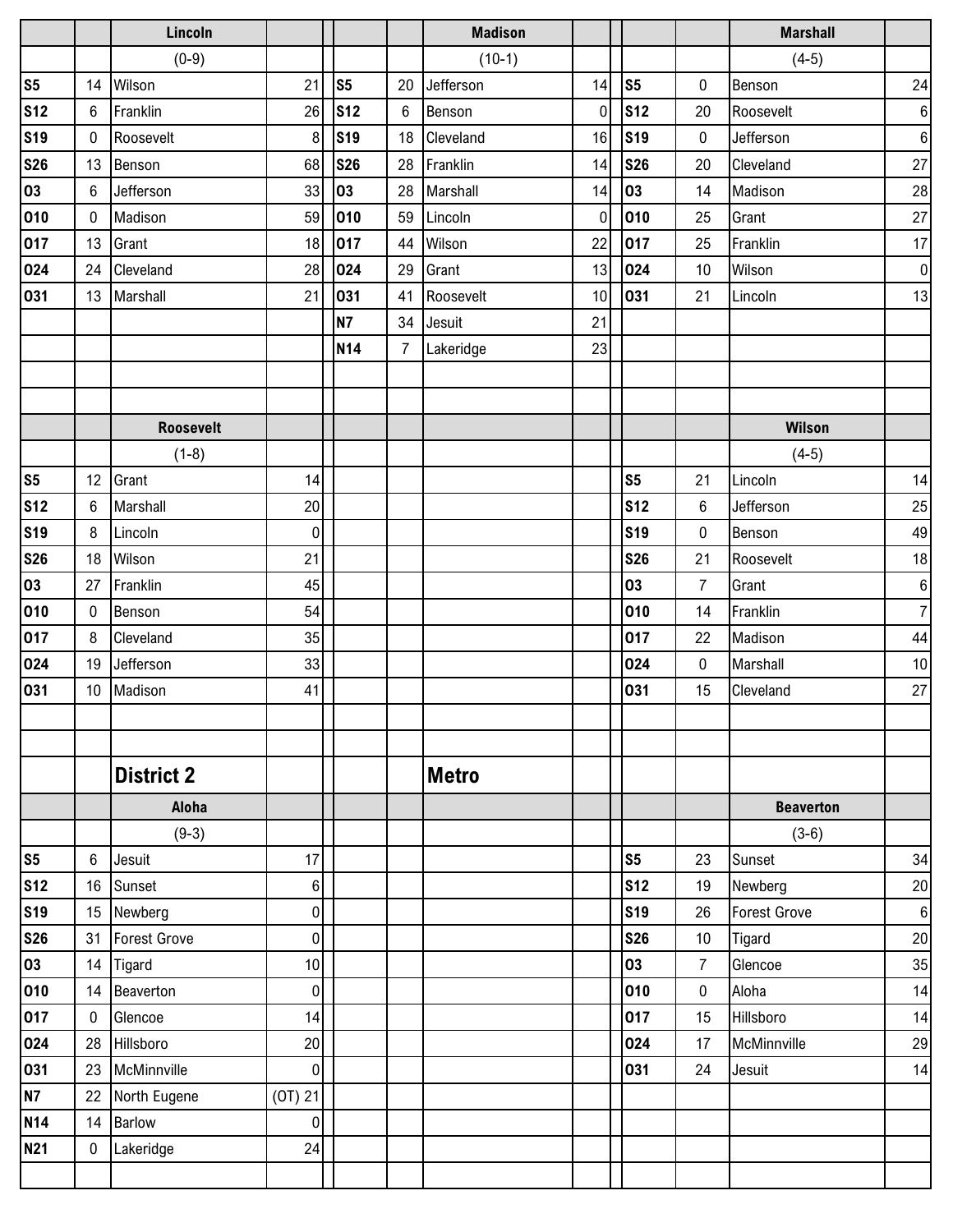|                |                 | <b>Forest Grove</b> |                 |                |                | Glencoe             |                |                |                | <b>Hillsboro</b>    |                  |
|----------------|-----------------|---------------------|-----------------|----------------|----------------|---------------------|----------------|----------------|----------------|---------------------|------------------|
|                |                 | $(2-7)$             |                 |                |                | $(14-0)$            |                |                |                | $(3-6)$             |                  |
| S <sub>5</sub> | $\overline{c}$  | Glencoe             | 34              | S <sub>5</sub> | 34             | <b>Forest Grove</b> | $\overline{a}$ | s <sub>5</sub> | 14             | McMinnville         | $\mathbf 0$      |
| <b>S12</b>     | 13              | Tigard              | 28              | <b>S12</b>     | 39             | McMinnville         | 7              | <b>S12</b>     | 28             | Jesuit              | 27               |
| <b>S19</b>     | 6               | Beaverton           | 26              | <b>S19</b>     | 8              | Tigard              |                | <b>S19</b>     | 19             | Sunset              | 21               |
| <b>S26</b>     | 0               | Aloha               | 31              | <b>S26</b>     | 27             | Jesuit              | 16             | <b>S26</b>     | 24             | Newberg             | $\pmb{0}$        |
| 03             | 14              | Hillsboro           | 13              | 03             | 35             | Beaverton           |                | 03             | 13             | <b>Forest Grove</b> | 14               |
| 010            | 14              | McMinnville         | $\overline{7}$  | 010            | 24             | Sunset              | 6              | 010            | $\overline{7}$ | Tigard              | 35               |
| 017            | 14              | Jesuit              | 28              | 017            | 14             | Aloha               | 0              | 017            | 14             | Beaverton           | 15               |
| 024            | 13              | Sunset              | 21              | 024            | 40             | Newberg             | 0              | 024            | 20             | Aloha               | 28               |
| 031            | 21              | Newberg             | 20              | 031            | 41             | Hillsboro           | 8              | 031            | 8              | Glencoe             | 41               |
| <b>N7</b>      |                 |                     |                 | <b>N7</b>      | 29             | South Eugene        | 14             | <b>N7</b>      |                |                     |                  |
| <b>N14</b>     |                 |                     |                 | <b>N14</b>     | 41             | Pendleton           | 13             | <b>N14</b>     |                |                     |                  |
| <b>N21</b>     |                 |                     |                 | <b>N21</b>     | 7              | Putnam              | 3              | <b>N21</b>     |                |                     |                  |
| <b>N28</b>     |                 |                     |                 | <b>N28</b>     | 31             | Benson              | 21             | <b>N28</b>     |                |                     |                  |
| D <sub>5</sub> |                 |                     |                 | D <sub>5</sub> | 17             | Corvallis           | 7              | D <sub>5</sub> |                |                     |                  |
|                |                 |                     |                 |                |                |                     |                |                |                |                     |                  |
|                |                 |                     |                 |                |                |                     |                |                |                |                     |                  |
|                |                 | <b>Jesuit</b>       |                 |                |                | <b>McMinnville</b>  |                |                |                | <b>Newberg</b>      |                  |
|                |                 | $(4-5)$             |                 |                |                | $(1-8)$             |                |                |                | $(2-7)$             |                  |
| S <sub>5</sub> | 17              | Aloha               | 6               | S <sub>5</sub> | $\mathbf{0}$   | Hillsboro           | 14             | S <sub>5</sub> | 0              | Tigard              | 42               |
| <b>S12</b>     | 27              | Hillsboro           | 28              | <b>S12</b>     | 7              | Glencoe             | 39             | <b>S12</b>     | 20             | Beaverton           | 19               |
| <b>S19</b>     | 17              | McMinnville         | 0               | <b>S19</b>     | 0              | Jesuit              | 17             | <b>S19</b>     | 0              | Aloha               | 15               |
| <b>S26</b>     | 16              | Glencoe             | 27              | <b>S26</b>     | $\mathbf{0}$   | Sunset              | 21             | <b>S26</b>     | 0              | Hillsboro           | 24               |
| 03             | 16              | Susnet              | 28              | 03             | 7              | Newberg (ot)        | 14             | 03             | 14             | McMinnville (ot)    | $\overline{7}$   |
| 010            | 44              | Newberg             | 3               | 010            | $\overline{7}$ | <b>Forest Grove</b> | 14             | 010            | 3              | Jesuit              | 44               |
| 017            | 28              | Forest Grove        | 14              | 017            | 0              | Tigard              |                | 34 017         | 8              | Sunset              | 42               |
| 024            | $\mathbf{0}$    | Tigard              | 17 <sup>1</sup> | 024            |                | 29 Beaverton        | 17             | 024            | $\mathbf 0$    | Glencoe             | 40               |
| 031            |                 | 14 Beaverton        | 24              | 031            | $\mathbf 0$    | Aloha               | 23             | 031            | 20             | <b>Forest Grove</b> | 21               |
|                |                 |                     |                 |                |                |                     |                |                |                |                     |                  |
|                |                 |                     |                 |                |                |                     |                |                |                |                     |                  |
|                |                 | <b>Sunset</b>       |                 |                |                |                     |                |                |                | <b>Tigard</b>       |                  |
|                |                 | $(6-4)$             |                 |                |                |                     |                |                |                | $(9-3)$             |                  |
| S <sub>5</sub> |                 | 34 Beaverton        | 23              |                |                |                     |                | S <sub>5</sub> | 42             | Newberg             | $\boldsymbol{0}$ |
| <b>S12</b>     | 6               | Aloha               | 16              |                |                |                     |                | <b>S12</b>     | 28             | <b>Forest Grove</b> | 13               |
| <b>S19</b>     |                 | 21 Hillsboro        | 19              |                |                |                     |                | <b>S19</b>     | $\overline{7}$ | Glencoe             | 8                |
| <b>S26</b>     |                 | 21 McMinnville      | $\overline{0}$  |                |                |                     |                | <b>S26</b>     | 20             | Beaverton           | 10               |
| 03             |                 | 28 Jesuit           | 16              |                |                |                     |                | 03             | 10             | Aloha               | 14               |
| 010            | $6\overline{6}$ | Glencoe             | 24              |                |                |                     |                | 010            | 35             | Hillsboro           | $\overline{7}$   |
| 017            |                 | 42 Newberg          | 8               |                |                |                     |                | 017            | 34             | McMinnville         | $\boldsymbol{0}$ |
| 024            |                 | 21 Forest Grove     | 13              |                |                |                     |                | 024            | 17             | Jesuit              | $\pmb{0}$        |
| 031            |                 | 18 Tigard           | 41              |                |                |                     |                | 031            | 41             | Sunset              | 18               |
| <b>N7</b>      | 8               | South Medford       | 39              |                |                |                     |                | <b>N7</b>      | 21             | Ashland             | $\,6\,$          |
|                |                 |                     |                 |                |                |                     |                | <b>N14</b>     | 21             | Bend                | $\boldsymbol{0}$ |
|                |                 |                     |                 |                |                |                     |                | <b>N21</b>     | 0              | Corvallis           | $\mathbf{3}$     |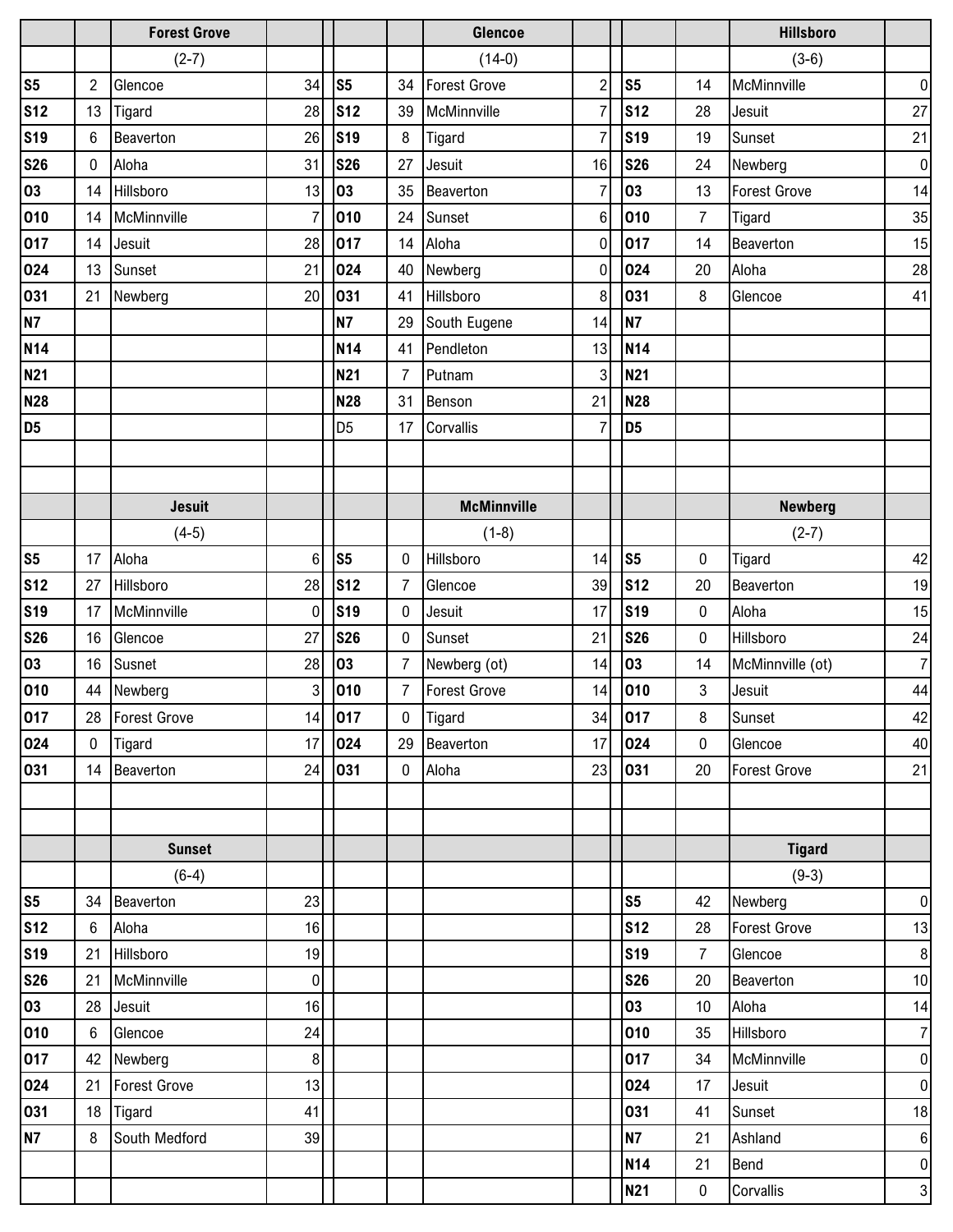|                |              | <b>District 3</b>       |                 |                |                 | Mt. Hood                |    |                |                |                         |                  |
|----------------|--------------|-------------------------|-----------------|----------------|-----------------|-------------------------|----|----------------|----------------|-------------------------|------------------|
|                |              | <b>Barlow</b>           |                 |                |                 | <b>Centennial</b>       |    |                |                | <b>Central Catholic</b> |                  |
|                |              | $(8-2)$                 |                 |                |                 | $(2-7)$                 |    |                |                | $(6-4)$                 |                  |
| S <sub>5</sub> | 21           | Reynolds                | $\overline{7}$  | S <sub>5</sub> | 3               | Gresham                 | 20 | S <sub>4</sub> | 33             | Parkrose                | $\mathbf 0$      |
| <b>S12</b>     | 26           | Parkrose                | $\overline{0}$  | <b>S12</b>     | 23              | Columbia                | 0  | <b>S12</b>     | 13             | David Douglas           | 0                |
| <b>S19</b>     | 26           | <b>Central Catholic</b> | $\overline{7}$  | <b>S19</b>     | 33              | Parkrose                | 6  | <b>S19</b>     | $\overline{7}$ | <b>Barlow</b>           | 26               |
| <b>S26</b>     | 31           | Columbia                | $\mathbf 0$     | <b>S26</b>     | 28              | Central Catholic (ot)   | 34 | <b>S26</b>     | 34             | Centennial (ot)         | 28               |
| 03             | 45           | Sandy                   | 20              | 03             | $\mathbf 0$     | Reynolds                | 28 | 03             | 0              | Lake Oswego             | 10               |
| 010            | 13           | Gresham                 | 20              | 010            | 20              | Sandy                   | 23 | 010            | 33             | Columbia                | $\,8\,$          |
| 017            | 43           | Centennial              | $\mathbf 0$     | 017            | $\mathbf{0}$    | <b>Barlow</b>           | 43 | 017            | 22             | Reynolds                | 10               |
| 024            | 17           | David Douglas           | $6 \,$          | 024            | 14              | Oregon City             | 21 | 024            | 33             | Sandy                   | 26               |
| 031            | 21           | South Salem             | $\overline{7}$  | 031            | 22              | David Douglas           | 51 | 031            | 0              | Gresham                 | 34               |
| <b>N7</b>      | $\mathbf 0$  | Aloha                   | 14              | N7             |                 |                         |    | <b>N7</b>      | 16             | Bend                    | 35               |
|                |              |                         |                 |                |                 |                         |    |                |                |                         |                  |
|                |              |                         |                 |                |                 |                         |    |                |                |                         |                  |
|                |              | Columbia                |                 |                |                 | <b>David Douglas</b>    |    |                |                | Gresham                 |                  |
|                |              | $(1-8)$                 |                 |                |                 | $(8-3)$                 |    |                |                | $(7-2, 7-3)$            |                  |
| s <sub>4</sub> | 8            | x-Dallas                | 42              | S <sub>5</sub> | 42              | Sandy                   | 6  | S <sub>5</sub> | 20             | Centennial              | 3                |
| <b>S12</b>     | $\mathbf 0$  | Centennial              | 23              | <b>S12</b>     | $\mathbf{0}$    | <b>Central Catholic</b> | 13 | <b>S12</b>     | 8              | Reynolds                | 14               |
| <b>S19</b>     | 14           | David Douglas           | 55              | <b>S19</b>     | 55              | Columbia                | 14 | <b>S19</b>     | 19             | Sandy                   | $\overline{7}$   |
| <b>S26</b>     | $\mathbf{0}$ | Barlow                  | 31              | <b>S26</b>     | 51              | Parkrose                | 7  | <b>S26</b>     | 35             | Peninsula (WA)          | 13               |
| 03             | 42           | Parkrose                | $\overline{0}$  | 03             | 21              | Gresham                 | 7  | 03             | $\overline{7}$ | David Douglas           | 21               |
| 010            | 8            | <b>Central Catholic</b> | 33              | 010            | 34              | Reynolds                | 13 | 010            | 20             | <b>Barlow</b>           | 13               |
| 017            | $\mathbf 0$  | Gresham                 | 28              | 017            | 45              | Clackamas               | 7  | 017            | 28             | Columbia                | $\mathbf 0$      |
| 024            | 0            | Reynolds                | 29              | 024            | 6               | Barlow                  | 17 | 024            | 41             | Parkrose                | $\boldsymbol{6}$ |
| 031            | 13           | Sandy                   | 20 <sub>l</sub> | 031            | 51              | Centennial              | 22 | 031            | 34             | <b>Central Catholic</b> | $\boldsymbol{0}$ |
|                |              |                         |                 | N7             | 20              | <b>West Albany</b>      | 13 | N7             | 20             | Lebanon                 | 47               |
|                |              |                         |                 | <b>N14</b>     |                 | 14 Putnam (ot)          | 21 |                |                |                         |                  |
|                |              |                         |                 |                |                 |                         |    |                |                |                         |                  |
|                |              |                         |                 |                |                 |                         |    |                |                |                         |                  |
|                |              | <b>Parkrose</b>         |                 |                |                 | <b>Reynolds</b>         |    |                |                | <b>Sandy</b>            |                  |
|                |              | $(0-9)$                 |                 |                |                 | $(4-4)$                 |    |                |                | $(5-4)$                 |                  |
| <b>S4</b>      | 0            | <b>Central Catholic</b> | 33              | S5             | 7               | Barlow                  | 21 | S <sub>5</sub> | 6              | David Douglas           | 42               |
| <b>S12</b>     | $\pmb{0}$    | <b>Barlow</b>           | 26              | <b>S12</b>     | 14              | Gresham                 | 8  | <b>S12</b>     | 6              | Milwaukie               | $\boldsymbol{0}$ |
| <b>S19</b>     | 6            | Centennial              | 33              | <b>S19</b>     | 0               | Sandy                   | 20 | <b>S19</b>     | $\overline{7}$ | Gresham                 | 18               |
| <b>S26</b>     | 7            | David Douglas           | 51              | <b>S26</b>     | 28              | Centennial              | 0  | <b>S26</b>     | 20             | Reynolds                | $\pmb{0}$        |
| 03             | $\mathbf 0$  | Columbia                | 42              | 03             | 13              | David Douglas           | 34 | 03             | 20             | <b>Barlow</b>           | 45               |
| 010            | $\mathbf 0$  | Redmond                 | 62              | 010            | 10 <sup>°</sup> | <b>Central Catholic</b> | 22 | 010            | 23             | Centennial              | 20               |
| 017            | $\pmb{0}$    | Sandy                   | 55              | 017            |                 |                         |    | 017            | 55             | Parkrose                | $\pmb{0}$        |
| 024            | 6            | Gresham                 | 41              | 024            | 29              | Columbia                | 0  | 024            | 26             | <b>Central Catholic</b> | 33               |
| 031            | $\pmb{0}$    | Reynolds                | 41              | 031            | 41              | Parkrose                | 0  | 031            | 20             | Columbia                | 13               |
|                |              |                         |                 |                |                 |                         |    |                |                |                         |                  |
|                |              |                         |                 |                |                 |                         |    |                |                |                         |                  |
|                |              |                         |                 |                |                 |                         |    |                |                |                         |                  |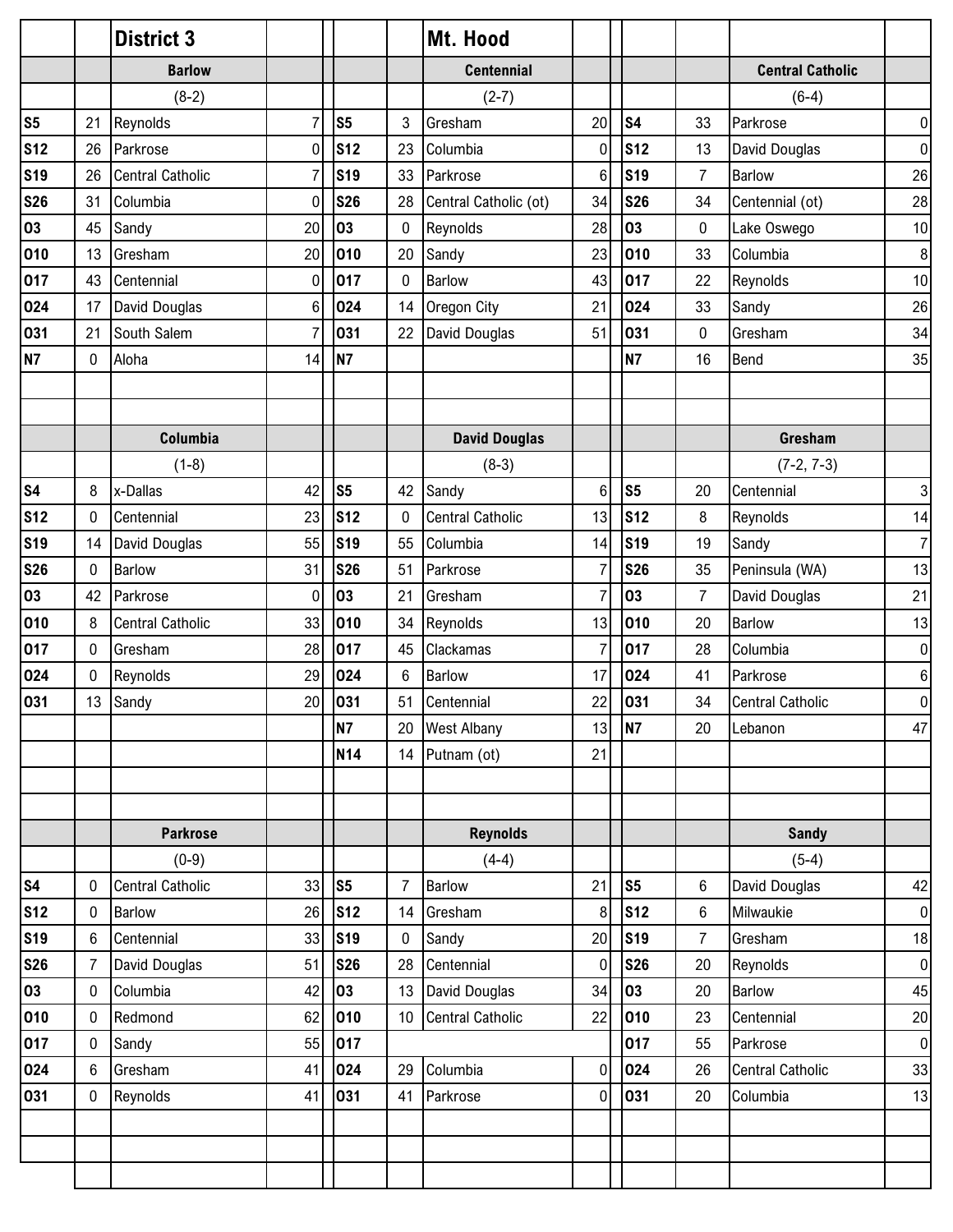|                |                | <b>District 4</b>   |                  |                |                | <b>Three Rivers</b> |    |                |                |                         |                |
|----------------|----------------|---------------------|------------------|----------------|----------------|---------------------|----|----------------|----------------|-------------------------|----------------|
|                |                | Canby               |                  |                |                | <b>Clackamas</b>    |    |                |                | <b>Lake Oswego</b>      |                |
|                |                | $(8-3)$             |                  |                |                | $(1-8)$             |    |                |                | $(5-4)$                 |                |
| S <sub>5</sub> | 56             | Molalla             | $\overline{7}$   | S <sub>5</sub> | $\overline{7}$ | Lakeridge           | 48 | S <sub>5</sub> | 28             | Oregon City             | 16             |
| <b>S12</b>     | 42             | Oregon City         | $\overline{0}$   | <b>S12</b>     | $\overline{7}$ | <b>West Linn</b>    | 9  | <b>S12</b>     | 16             | Lakeridge               | 29             |
| <b>S19</b>     | 29             | Columbia River (WA) | 21               | <b>S19</b>     | 20             | Molalla             | 6  | <b>S19</b>     | 0              | Putnam                  | 22             |
| <b>S26</b>     | 12             | Putnam              | 18               | <b>S26</b>     | 3              | Oregon City         | 6  | <b>S26</b>     | 13             | Molalla                 | $\overline{7}$ |
| 03             | 45             | Clackamas           | $\boldsymbol{9}$ | 03             | 9              | Canby               | 45 | 03             | 10             | <b>Central Catholic</b> | $\overline{0}$ |
| 010            | 34             | Lake Oswego         | 14               | 010            | 14             | Putnam              | 42 | 010            | 14             | Canby                   | 34             |
| 017            | 57             | West Linn           | $\pmb{0}$        | 017            | 7              | David Douglas       | 45 | 017            | 6              | Milwaukie               | 16             |
| 024            | 20             | Milwaukie           | 13               | 024            | 21             | Lake Oswego         | 36 | 024            | 36             | Clackamas               | 21             |
| 031            | $\overline{7}$ | Lakeridge           | 23               | 031            | $\overline{7}$ | Milwaukie           | 20 | 031            | 28             | <b>West Linn</b>        | $\overline{0}$ |
| <b>N7</b>      | 57             | Marshfield          | $\pmb{0}$        |                |                |                     |    |                |                |                         |                |
| <b>N14</b>     | $\mathbf 0$    | Corvallis           | 21               |                |                |                     |    |                |                |                         |                |
|                |                |                     |                  |                |                |                     |    |                |                |                         |                |
|                |                |                     |                  |                |                |                     |    |                |                |                         |                |
|                |                | Lakeridge           |                  |                |                | <b>Milwaukie</b>    |    |                |                | <b>Molalla</b>          |                |
|                |                | $(11-2)$            |                  |                |                | $(4-5)$             |    |                |                | $(1-8)$                 |                |
| S <sub>5</sub> | 48             | Clackamas           | $\mathbf 0$      | S <sub>5</sub> | 21             | <b>West Linn</b>    | 20 | A30            | 0              | St. Helens              | 26             |
| <b>S12</b>     | 29             | Lake Oswego         | 16               | <b>S12</b>     | 0              | Sandy               | 6  | S <sub>5</sub> | $\overline{7}$ | Canby                   | 56             |
| <b>S19</b>     | 74             | West Linn           | 14               | <b>S19</b>     | 6              | Oregon City         | 14 | <b>S12</b>     | $\bf{0}$       | Putnam                  | 28             |
| <b>S26</b>     | 43             | Milwaukie           | 19               | <b>S26</b>     | 19             | Lakeridge           | 43 | <b>S19</b>     | 6              | Clackamas               | 20             |
| 03             | 47             | Oregon City         | 21               | 03             | $\overline{7}$ | Putnam              | 28 | <b>S26</b>     | $\overline{7}$ | Lake Oswego             | 13             |
| 010            | 31             | Bend                | $\overline{7}$   | 010            | 34             | Molalla             | 14 | 03             | 25             | <b>West Linn</b>        | 19             |
| 017            | 27             | Putnam              | 35               | 017            | 16             | Lake Oswego         | 6  | 010            | 14             | Milwaukie               | 34             |
| 024            | 67             | Molalla             | 14               | 024            | 13             | Canby               | 20 | 017            | 13             | Oregon City             | 15             |
| 031            |                | 23 Canby            | $\overline{7}$   | 031            | 20             | Clackamas           | 7  | 024            | 14             | Lakeridge               | 67             |
| <b>N7</b>      | 35             | Roseburg            | 14               |                |                |                     |    | 031            |                |                         |                |
| <b>N14</b>     |                | 23 Madison          | $\overline{7}$   |                |                |                     |    |                |                |                         |                |
| <b>N21</b>     | 24             | Aloha               | $\overline{0}$   |                |                |                     |    |                |                |                         |                |
| <b>N28</b>     | 21             | Corvallis           | 28               |                |                |                     |    |                |                |                         |                |
| D <sub>5</sub> |                |                     |                  |                |                |                     |    |                |                |                         |                |
|                |                |                     |                  |                |                |                     |    |                |                |                         |                |
|                |                |                     |                  |                |                |                     |    |                |                |                         |                |
|                |                |                     |                  |                |                |                     |    |                |                |                         |                |
|                |                |                     |                  |                |                |                     |    |                |                |                         |                |
|                |                |                     |                  |                |                |                     |    |                |                |                         |                |
|                |                |                     |                  |                |                |                     |    |                |                |                         |                |
|                |                |                     |                  |                |                |                     |    |                |                |                         |                |
|                |                |                     |                  |                |                |                     |    |                |                |                         |                |
|                |                |                     |                  |                |                |                     |    |                |                |                         |                |
|                |                |                     |                  |                |                |                     |    |                |                |                         |                |
|                |                |                     |                  |                |                |                     |    |                |                |                         |                |
|                |                |                     |                  |                |                |                     |    |                |                |                         |                |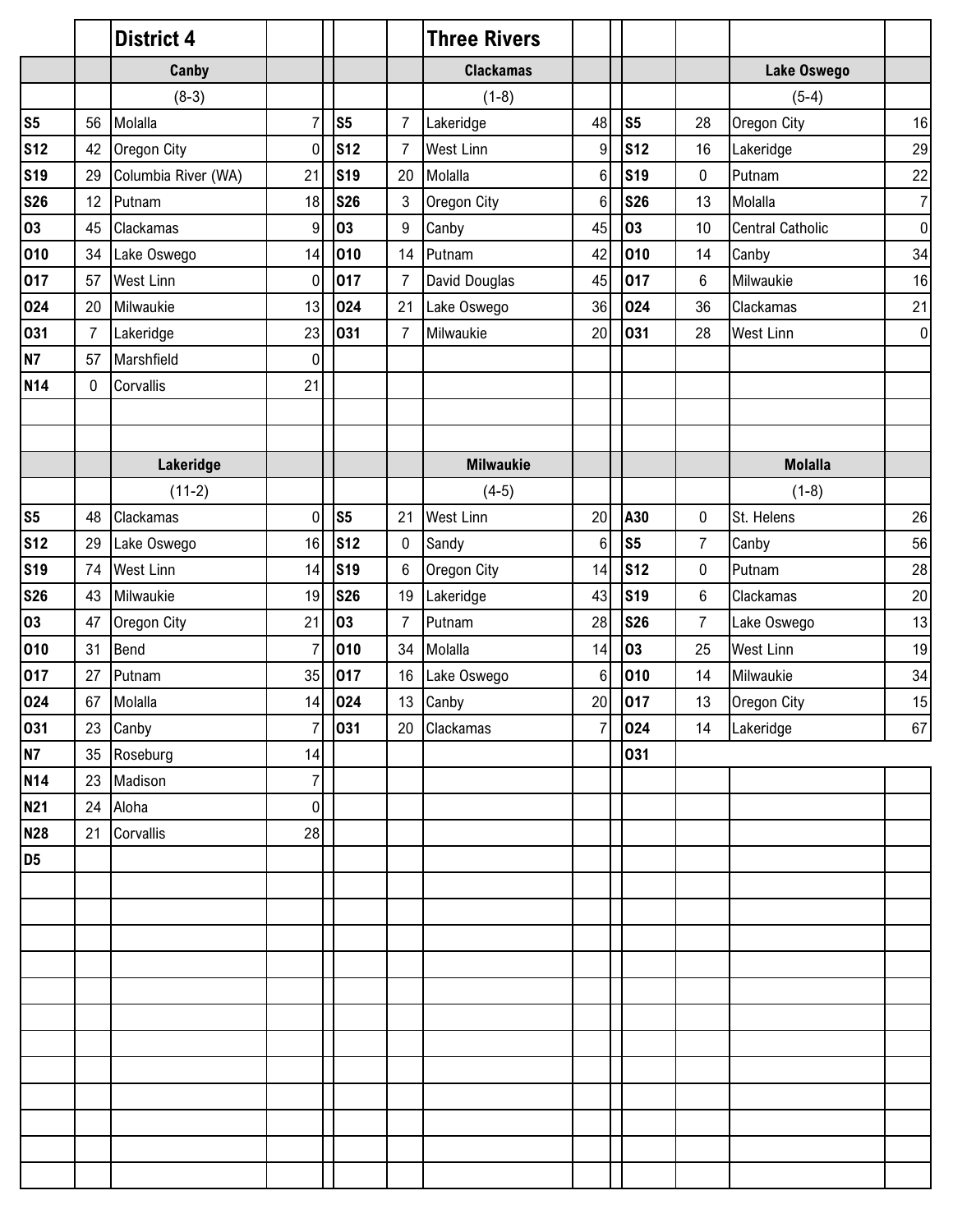|                |                 | <b>Oregon City</b> |                 |                 |              | <b>Putnam</b>                |    |                 |                | <b>West Linn</b>     |                  |
|----------------|-----------------|--------------------|-----------------|-----------------|--------------|------------------------------|----|-----------------|----------------|----------------------|------------------|
|                |                 | $(6-5)$            |                 |                 |              | $(11-1)$                     |    |                 |                | $(1-8)$              |                  |
| S <sub>5</sub> | 16              | Lake Oswego        | 28              | S <sub>5</sub>  | 48           | <b>Crook County</b>          | 14 | S <sub>5</sub>  | 20             | Milwaukie            | 21               |
| <b>S12</b>     | 0               | Canby              | 42              | S <sub>12</sub> | 28           | Molalla                      | 0  | S <sub>12</sub> | 9              | Clackamas            | $\overline{7}$   |
| <b>S19</b>     | 14              | Milwaukie          | 6               | <b>S19</b>      | 22           | Lake Oswego                  | 0  | <b>S19</b>      | 14             | Lakeridge            | 74               |
| <b>S26</b>     | 6               | Clackamas          | 3               | <b>S26</b>      | 18           | Canby                        | 12 | <b>S26</b>      | 12             | Ft. Vancouver (WA)   | 49               |
| 03             | 21              | Lakeridge          | 47              | 03              | 28           | Milwaukie                    |    | 03              | 19             | Molalla              | 25               |
| 010            | 36              | <b>West Linn</b>   | $\mathbf 0$     | 010             | 42           | Clackamas                    | 14 | 010             | 0              | Oregon City          | 36               |
| 017            | 15              | Molalla            | 13              | 017             | 35           | Lakeridge                    | 27 | 017             | 0              | Canby                | 57               |
| 024            | 21              | Centennial         | 14              | 024             | 28           | <b>West Linn</b>             | 3  | 024             | 3              | Putnam               | 28               |
| 031            | 13              | Putnam             | 24              | 031             | 24           | <b>Oregon City</b>           | 13 | 031             | 0              | Lake Oswego          | 28               |
| <b>N7</b>      | 28              | Churchill          | 7               | <b>N7</b>       | 21           | Eagle Point                  | 12 |                 |                |                      |                  |
| <b>N14</b>     | 3               | Benson             | 33              | <b>N14</b>      | 21           | David Douglas(ot)            | 14 |                 |                |                      |                  |
| <b>N21</b>     |                 |                    |                 | <b>N21</b>      | 3            | Glencoe                      | 7  |                 |                |                      |                  |
|                |                 |                    |                 |                 |              |                              |    |                 |                |                      |                  |
|                |                 |                    |                 |                 |              |                              |    |                 |                |                      |                  |
|                |                 |                    |                 |                 |              | <b>District 5 Midwestern</b> |    |                 |                |                      |                  |
|                |                 | <b>Churchill</b>   |                 |                 |              |                              |    |                 |                | <b>Cottage Grove</b> |                  |
|                |                 | $(8-2)$            |                 |                 |              |                              |    |                 |                | $(0-9)$              |                  |
| S <sub>5</sub> | 17              | Thurston           | 8               |                 |              |                              |    | S <sub>5</sub>  | 17             | Sheldon              | 20               |
| <b>S12</b>     | 12              | North Bend         | 9               |                 |              |                              |    | <b>S12</b>      | 14             | Marshfield           | 28               |
| <b>S19</b>     | $\overline{7}$  | North Eugene       | 9               |                 |              |                              |    | <b>S19</b>      | $\overline{7}$ | North Bend           | $\boldsymbol{9}$ |
| <b>S26</b>     | 13              | Willamette         | $\overline{7}$  |                 |              |                              |    | <b>S26</b>      | 0              | Thurston             | 19               |
| 03             | 20              | Marshfield         | 10              |                 |              |                              |    | 03              | 0              | North Eugene         | 24               |
| 010            | 13              | Springfield        | $\overline{7}$  |                 |              |                              |    | 010             | 12             | South Eugene         | 21               |
| 017            | 21              | South Eugene       | $\overline{7}$  |                 |              |                              |    | 017             | 20             | Springfield (ot)     | 23               |
| 024            | 27              | Cottage Grove      | $\overline{7}$  |                 |              |                              |    | 024             | 7              | Churchill            | 27               |
| 031            | 29              | Sheldon            | 15              |                 |              |                              |    | 031             | $\overline{7}$ | Willamette           | 29               |
| <b>N7</b>      | 7               | Oregon City        | 28              |                 |              |                              |    |                 |                |                      |                  |
|                |                 |                    |                 |                 |              |                              |    |                 |                |                      |                  |
|                |                 |                    |                 |                 |              |                              |    |                 |                |                      |                  |
|                |                 | <b>Marshfield</b>  |                 |                 |              | <b>North Bend</b>            |    |                 |                | <b>North Eugene</b>  |                  |
|                |                 | $(7-3)$            |                 |                 |              | $(2-7)$                      |    |                 |                | $(7-3)$              |                  |
| S <sub>5</sub> | 13              | North Eugene       | 0               | S <sub>5</sub>  | 14           | South Eugene                 | 21 | S <sub>5</sub>  | 0              | Marshfield           | 13               |
| <b>S12</b>     | 28              | Cottage Grove      | 14              | S <sub>12</sub> | 9            | Churchill                    | 12 | <b>S12</b>      | 26             | Springfield          | 21               |
| <b>S19</b>     | 13              | Springfield        | 7               | <b>S19</b>      | 9            | <b>Cottage Grove</b>         | 7  | <b>S19</b>      | 9              | Churchill            | $\overline{7}$   |
| <b>S26</b>     | 13              | South Eugene       | 6               | <b>S26</b>      | 16           | North Eugene                 | 35 | <b>S26</b>      | 35             | North Bend           | 16               |
| 03             | 10 <sup>°</sup> | Churchill          | 20 <sub>l</sub> | 03              | 10           | Springfield                  | 24 | 03              | 24             | <b>Cottage Grove</b> | $\pmb{0}$        |
| 010            | 21              | Sheldon            | $\overline{7}$  | 010             | 0            | Willamette                   | 14 | 010             | 23             | Thurston             | 16               |
| 017            | 20              | Thurston           | $\overline{0}$  | 017             | 20           | Sheldon                      | 21 | 017             | 10             | Willamette           | $\,8\,$          |
| 024            |                 | Willamette         | 19              | 024             | 12           | Thurston                     | 7  | 024             | 14             | Sheldon              | 9                |
| 031            | 34              | North Bend         | 0               | 031             | $\mathbf{0}$ | Marshfield                   | 34 | 031             | 15             | South Eugene         | 27               |
| <b>N7</b>      | 0               | Canby              | 57              |                 |              |                              |    | <b>N7</b>       | 21             | Aloha (ot)           | 22               |
|                |                 |                    |                 |                 |              |                              |    |                 |                |                      |                  |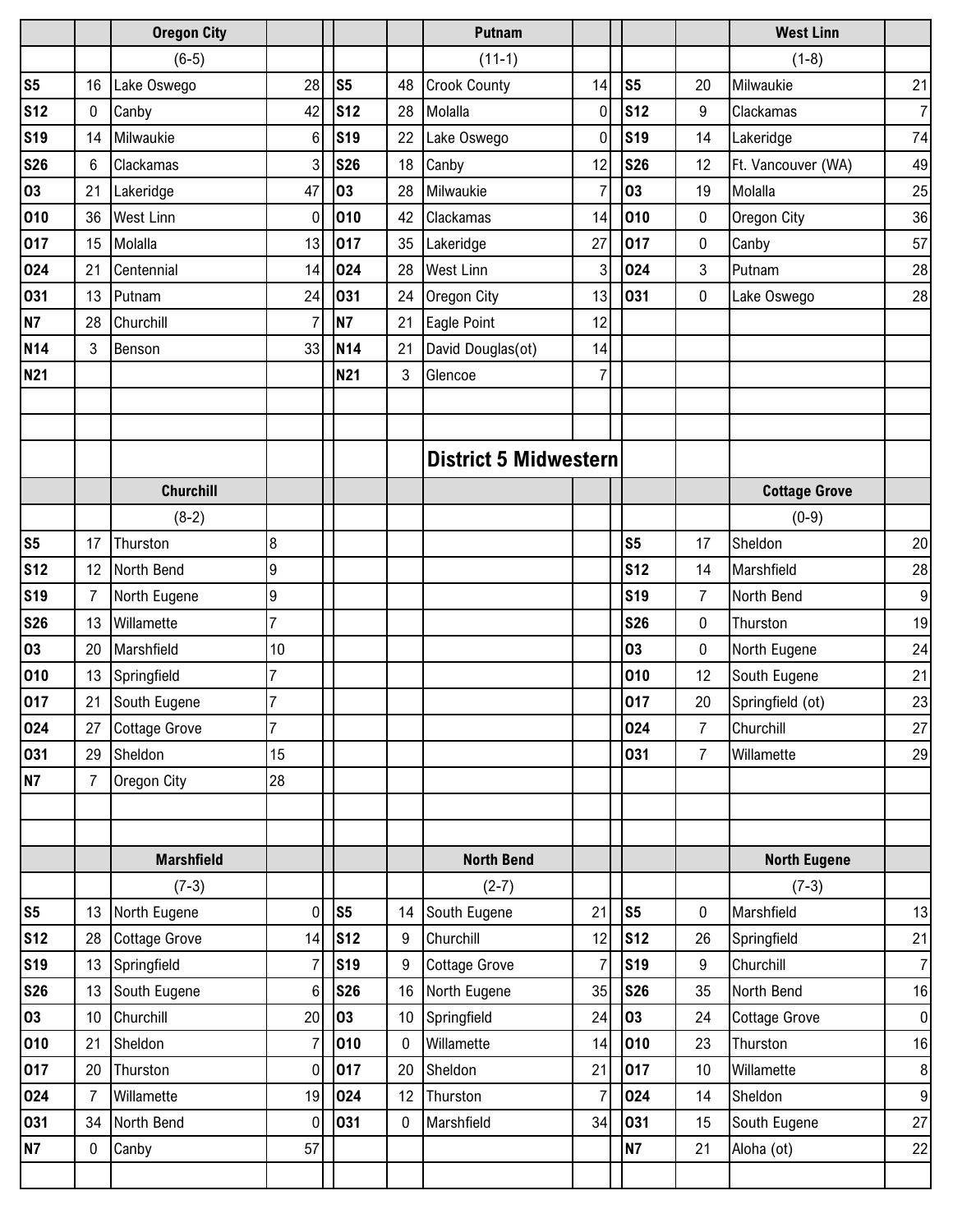|                |                | <b>Sheldon</b>       |                  |                |                | <b>South Eugene</b>               |    |                |                | Springfield          |                  |
|----------------|----------------|----------------------|------------------|----------------|----------------|-----------------------------------|----|----------------|----------------|----------------------|------------------|
|                |                | $(3-6)$              |                  |                |                | $(6-4)$                           |    |                |                | $(5-4)$              |                  |
| S <sub>5</sub> | 20             | <b>Cottage Grove</b> | 17               | S <sub>5</sub> | 21             | North Bend                        | 14 | S <sub>5</sub> | 13             | Willamette           | 6                |
| <b>S12</b>     | 13             | Thurston             | 14               | <b>S12</b>     | 19             | Willamette                        | 14 | <b>S12</b>     | 21             | North Eugene         | 26               |
| <b>S19</b>     | 17             | Willamette           | 20               | <b>S19</b>     | 21             | Thurston                          | 14 | <b>S19</b>     | $\overline{7}$ | Marshfield           | 13               |
| <b>S26</b>     | 0              | Springfield          | 8                | <b>S26</b>     | 7              | Marshfield                        | 13 | <b>S26</b>     | 8              | Sheldon              | $\pmb{0}$        |
| 03             | 6              | South Eugene         | 5                | 03             | 5              | Sheldon                           | 6  | 03             | 24             | North Bend           | 10               |
| 010            | 7              | Marshfield           | 21               | 010            | 21             | <b>Cottage Grove</b>              | 12 | 010            | $\overline{7}$ | Churchill            | 13               |
| 017            | 21             | North Bend           | 20               | 017            | $\overline{7}$ | Churchill                         | 21 | 017            | 23             | Cottage Grove (ot)   | 20               |
| 024            | 9              | North Eugene         | 14               | 024            | 30             | Springfield                       | 13 | 024            | 13             | South Eugene         | $30\,$           |
| 031            | 15             | Churchill            | 29               | 031            | 27             | North Eugene                      | 15 | 031            | 29             | Thurston             | 8                |
| <b>N7</b>      |                |                      |                  | <b>N7</b>      | 14             | Glencoe                           | 29 | <b>N7</b>      |                |                      |                  |
|                |                |                      |                  |                |                |                                   |    |                |                |                      |                  |
|                |                |                      |                  |                |                |                                   |    |                |                |                      |                  |
|                |                | <b>Thurston</b>      |                  |                |                |                                   |    |                |                | Willamette           |                  |
|                |                | $(2-7)$              |                  |                |                |                                   |    |                |                | $(5-4)$              |                  |
| S <sub>5</sub> | 8              | Churchill            | 17               |                |                |                                   |    | S <sub>5</sub> | 6              | Springfield          | 13               |
| <b>S12</b>     | 14             | Sheldon              | 13               |                |                |                                   |    | <b>S12</b>     | 14             | South Eugene         | 19               |
| <b>S19</b>     | 14             | South Eugene         | 21               |                |                |                                   |    | <b>S19</b>     | 20             | Sheldon              | 17               |
| <b>S26</b>     | 19             | <b>Cottage Grove</b> | 0                |                |                |                                   |    | <b>S26</b>     | $\overline{7}$ | Churchill            | 13               |
| 03             | 6              | Willamette           | 13               |                |                |                                   |    | 03             | 13             | Thurston             | $\boldsymbol{6}$ |
| 010            | 16             | North Eugene         | 23               |                |                |                                   |    | 010            | 14             | North Bend           | $\mathbf 0$      |
| 017            | 0              | Marshfield           | 20               |                |                |                                   |    | 017            | 8              | North Eugene         | 10               |
| 024            | 7              | North Bend           | 12               |                |                |                                   |    | 024            | 19             | Marshfield           | $\overline{7}$   |
| 031            | 8              | Springfield          | 29               |                |                |                                   |    | 031            | 29             | <b>Cottage Grove</b> | 7                |
|                |                |                      |                  |                |                |                                   |    |                |                |                      |                  |
|                |                |                      |                  |                |                |                                   |    |                |                |                      |                  |
|                |                |                      |                  |                |                | <b>District 6 Southern Oregon</b> |    |                |                |                      |                  |
|                |                | <b>Ashland</b>       |                  |                |                |                                   |    |                |                | <b>Crater</b>        |                  |
|                |                | $(7-3)$              |                  |                |                |                                   |    |                |                | $(2-7)$              |                  |
| S <sub>5</sub> | 28             | <b>Grants Pass</b>   | $\boldsymbol{0}$ |                |                |                                   |    | S <sub>5</sub> | 6              | Roseburg             | 21               |
| <b>S12</b>     | 19             | Crater               | 18               |                |                |                                   |    | <b>S12</b>     | 14             | Ashland              | 18               |
| <b>S19</b>     | 33             | Klamath Union        | $\boldsymbol{0}$ |                |                |                                   |    | <b>S19</b>     | 27             | Mazama               | 13               |
| <b>S26</b>     | 30             | <b>Hidden Valley</b> | $\pmb{0}$        |                |                |                                   |    | <b>S26</b>     | 15             | <b>Grants Pass</b>   | 32               |
| 03             | 21             | North Medford        | $\,6\,$          |                |                |                                   |    | 03             | $\mathbf 0$    | South Medford        | 35               |
| 010            | $\overline{2}$ | Eagle Point          | 8 <sup>1</sup>   |                |                |                                   |    | 010            | 21             | Klamath Union        | 42               |
| 017            | 14             | Roseburg             | $\pmb{0}$        |                |                |                                   |    | 017            | 0              | <b>Hidden Valley</b> | 21               |
| 024            | 0              | South Medford        | 20               |                |                |                                   |    | 024            | 24             | North Medford        | 21               |
| 031            | 32             | Mazama               | 12               |                |                |                                   |    | 031            | 17             | Eagle Point          | 22               |
| <b>N7</b>      | 6              | Tigard               | 21               |                |                |                                   |    |                |                |                      |                  |
|                |                |                      |                  |                |                |                                   |    |                |                |                      |                  |
|                |                |                      |                  |                |                |                                   |    |                |                |                      |                  |
|                |                |                      |                  |                |                |                                   |    |                |                |                      |                  |
|                |                |                      |                  |                |                |                                   |    |                |                |                      |                  |
|                |                |                      |                  |                |                |                                   |    |                |                |                      |                  |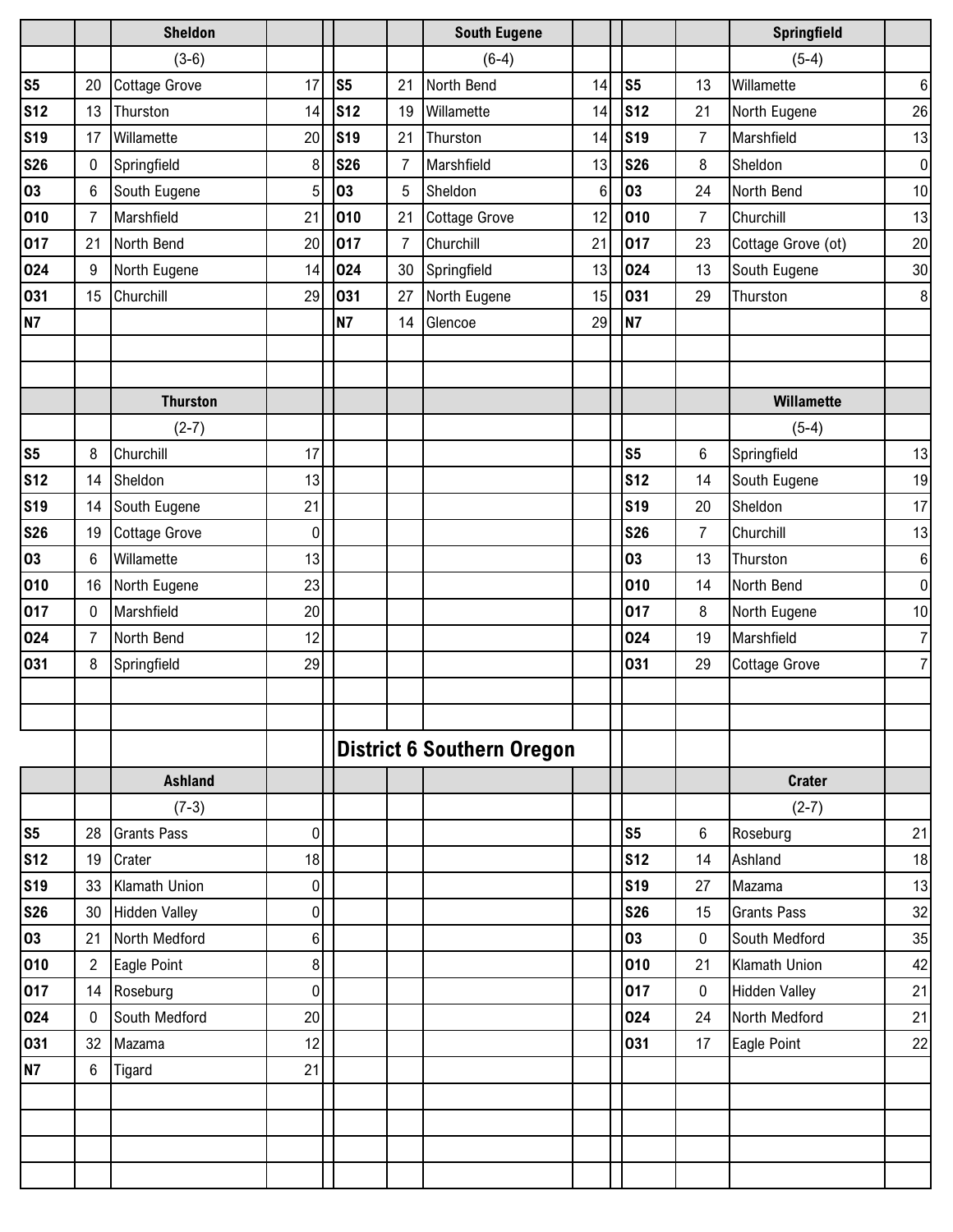|                |                 | <b>Eagle Point</b>   |                  |                |              | <b>Grants Pass</b>   |                |                |                | <b>Hidden Valley</b> |                  |
|----------------|-----------------|----------------------|------------------|----------------|--------------|----------------------|----------------|----------------|----------------|----------------------|------------------|
|                |                 | $(6-4)$              |                  |                |              | $(2-7)$              |                |                |                | $(3-6)$              |                  |
| S <sub>5</sub> | 0               | Klamath Union        | 19               | S <sub>5</sub> | $\mathbf{0}$ | Ashland              | 28             | S <sub>5</sub> | 9              | North Medford        | 12               |
| <b>S12</b>     | 14              | <b>Hidden Valley</b> | 6                | <b>S12</b>     | 13           | Mazama               | 0              | <b>S12</b>     | 6              | Eagle Point          | 14               |
| <b>S19</b>     | 6               | North Medford(ot)    | 7                | <b>S19</b>     | $\mathbf{0}$ | South Medford        | $6\phantom{.}$ | <b>S19</b>     | 0              | Roseburg             | 28               |
| <b>S26</b>     | 0               | South Medford        | 15               | <b>S26</b>     | 32           | Crater               | 15             | <b>S26</b>     | 0              | Ashland              | 30               |
| 03             | 20              | Roseburg             | 14               | 03             | $\mathbf{0}$ | Klamath Union        | 34             | 03             | 21             | Mazama               | 14               |
| 010            | 8               | Ashland              | $\overline{2}$   | 010            | 7            | <b>Hidden Valley</b> | 13             | 010            | 13             | <b>Grants Pass</b>   | $\overline{7}$   |
| 017            | 41              | Mazama               | 20               | 017            | 10           | North Medford        | 14             | 017            | 21             | Crater               | $\mathbf 0$      |
| 024            | 18              | <b>Grants Pass</b>   | 6                | 024            | 6            | Eagle Point          | 18             | 024            | $\overline{7}$ | <b>Klamath Union</b> | 28               |
| 031            | 22              | Crater               | 17               | 031            | $\mathbf{0}$ | Roseburg             | 49             | 031            | 14             | South Medford        | 41               |
| <b>N7</b>      | 12 <sup>°</sup> | Putnam               | 21               |                |              |                      |                |                |                |                      |                  |
|                |                 |                      |                  |                |              |                      |                |                |                |                      |                  |
|                |                 |                      |                  |                |              |                      |                |                |                |                      |                  |
|                |                 | <b>Klamath Union</b> |                  |                |              | <b>Mazama</b>        |                |                |                | <b>North Medford</b> |                  |
|                |                 | $(5-4)$              |                  |                |              | $(1-8)$              |                |                |                | $(4-5)$              |                  |
| S <sub>5</sub> | 19              | Eagle Point          | $\mathbf 0$      | S <sub>5</sub> | $\mathbf{0}$ | South Medford        | 35             | S <sub>5</sub> | 12             | <b>Hidden Valley</b> | $\boldsymbol{9}$ |
| <b>S12</b>     | 19              | Roseburg             | 41               | <b>S12</b>     | 0            | <b>Grants Pass</b>   | 13             | <b>S12</b>     | 0              | South Medford        | 26               |
| <b>S19</b>     | 0               | Ashland              | 33               | <b>S19</b>     | 13           | Crater               | 27             | <b>S19</b>     | $\overline{7}$ | Eagle Point (ot)     | $\,6$            |
| <b>S26</b>     | 29              | Mazama               | 26               | <b>S26</b>     | 26           | Klamath Union        | 29             | <b>S26</b>     | 14             | Roseburg             | 26               |
| 03             | 34              | <b>Grants Pass</b>   | $\mathbf 0$      | 03             | 14           | <b>Hidden Valley</b> | 21             | 03             | 6              | Ashland              | 21               |
| 010            | 42              | Crater               | 21               | 010            | 28           | North Medford        | 9              | 010            | 9              | Mazama               | 28               |
| 017            | $\overline{7}$  | South Medford        | 35               | 017            | 20           | Eagle Point          | 41             | 017            | 14             | <b>Grants Pass</b>   | 10               |
| 024            | 28              | <b>Hidden Valley</b> | 7                | 024            | 0            | Roseburg             | 59             | 024            | 21             | Crater               | 24               |
| 031            | $\overline{7}$  | North Medford        | 28               | 031            |              | 12 Ashland           | 32             | 031            | 28             | Klamath Union        | $\overline{7}$   |
|                |                 |                      |                  |                |              |                      |                |                |                |                      |                  |
|                |                 |                      |                  |                |              |                      |                |                |                |                      |                  |
|                |                 | <b>Roseburg</b>      |                  |                |              |                      |                |                |                | <b>South Medford</b> |                  |
|                |                 | $(7-3)$              |                  |                |              |                      |                |                |                | $(9-2)$              |                  |
| S <sub>5</sub> | 21              | Crater               | 6                |                |              |                      |                | S <sub>5</sub> | 35             | Mazama               | $\pmb{0}$        |
| <b>S12</b>     | 41              | Klamath Union        | 19               |                |              |                      |                | <b>S12</b>     | 26             | North Medford        | $\pmb{0}$        |
| <b>S19</b>     | 28              | <b>Hidden Valley</b> | $\boldsymbol{0}$ |                |              |                      |                | <b>S19</b>     | 6              | <b>Grants Pass</b>   | $\pmb{0}$        |
| <b>S26</b>     | 26              | North Medford        | 14               |                |              |                      |                | <b>S26</b>     | 15             | Eagle Point          | $\pmb{0}$        |
| 03             | 14              | Eagle Point          | 20               |                |              |                      |                | 03             | 35             | Crater               | $\pmb{0}$        |
| 010            | 21              | South Medford        | 14               |                |              |                      |                | 010            | 14             | Roseburg             | 21               |
| 017            | $\mathbf 0$     | Ashland              | 14               |                |              |                      |                | 017            | 35             | Klamath Union        | $\boldsymbol{7}$ |
| 024            | 59              | Mazama               | $\pmb{0}$        |                |              |                      |                | 024            | 20             | Ashland              | $\boldsymbol{0}$ |
| 031            | 49              | <b>Grants Pass</b>   | $\pmb{0}$        |                |              |                      |                | 031            | 32             | Mazama               | 12               |
| <b>N7</b>      | 14              | Lakeridge            | 35               |                |              |                      |                | <b>N7</b>      | 39             | Sunset               | $\bf 8$          |
|                |                 |                      |                  |                |              |                      |                | <b>N14</b>     | 14             | Lebanon              | 28               |
|                |                 |                      |                  |                |              |                      |                |                |                |                      |                  |
|                |                 |                      |                  |                |              |                      |                |                |                |                      |                  |
|                |                 |                      |                  |                |              |                      |                |                |                |                      |                  |
|                |                 |                      |                  |                |              |                      |                |                |                |                      |                  |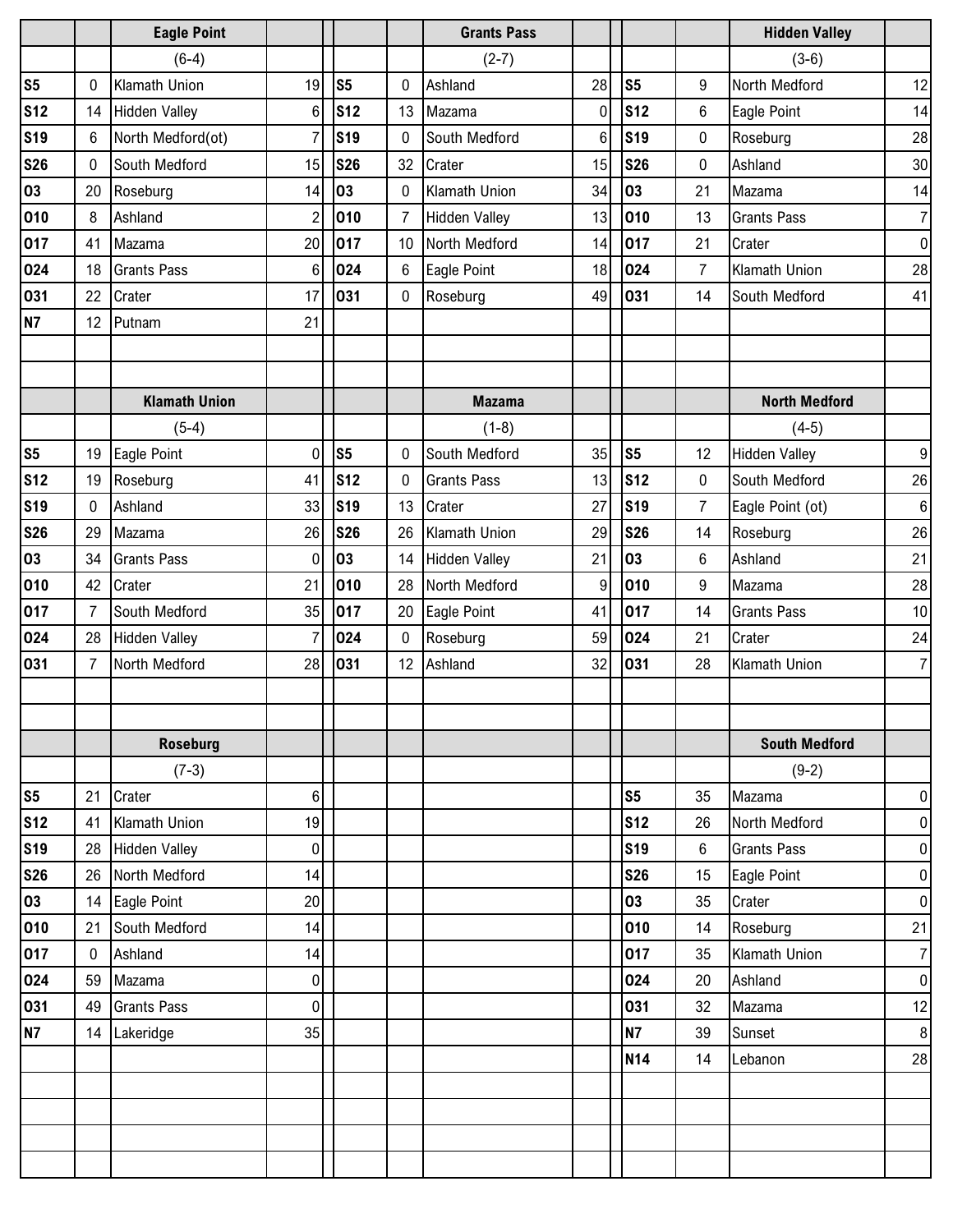|                 |                |                          |                  |                 |             | <b>District 7 IMC</b> |    |                |                |                      |                  |
|-----------------|----------------|--------------------------|------------------|-----------------|-------------|-----------------------|----|----------------|----------------|----------------------|------------------|
|                 |                | <b>Bend</b>              |                  |                 |             |                       |    |                |                | <b>Crook County</b>  |                  |
|                 |                | $(8-3)$                  |                  |                 |             |                       |    |                |                | $(3-6)$              |                  |
| S <sub>5</sub>  | 29             | Redmond                  | 14               |                 |             |                       |    | S <sub>5</sub> | 14             | Putnam               | 48               |
| <b>S12</b>      | 28             | Hudson's Bay (WA)        | $\overline{7}$   |                 |             |                       |    | <b>S12</b>     | 47             | Madras               | $\bf 8$          |
| <b>S19</b>      | 28             | La Grande                | $\boldsymbol{0}$ |                 |             |                       |    | <b>S19</b>     | 20             | Hermiston            | 16               |
| <b>S26</b>      | 26             | Crook County (2 ot)      | 20               |                 |             |                       |    | <b>S26</b>     | 20             | Bend (2 ot)          | 26               |
| 03              | 26             | Pendleton                | 23               |                 |             |                       |    | 03             | 6              | La Grande            | 21               |
| 010             | 27             | <b>Mountain View</b>     | 0                |                 |             |                       |    | 010            | 42             | Rogue River          | $\boldsymbol{6}$ |
| 017             | 43             | Hermiston                | $\overline{7}$   |                 |             |                       |    | 017            | $\overline{7}$ | Pendleton            | 48               |
| 024             | 14             | Prairie (WA)             | 29               |                 |             |                       |    | 024            | $\pmb{0}$      | <b>Mountain View</b> | 24               |
| 031             | 10             | <b>Mountain View</b>     | 28               |                 |             |                       |    | 031            | 12             | Redmond              | 15               |
| <b>N7</b>       | 35             | <b>Central Catholic</b>  | 16               |                 |             |                       |    |                |                |                      |                  |
| <b>N14</b>      | $\mathbf 0$    | Tigard                   | 21               |                 |             |                       |    |                |                |                      |                  |
|                 |                |                          |                  |                 |             |                       |    |                |                |                      |                  |
|                 |                |                          |                  |                 |             |                       |    |                |                |                      |                  |
|                 |                | <b>Hermiston</b>         |                  |                 |             | La Grande             |    |                |                | <b>Mountain View</b> |                  |
|                 |                | $(0-9)$                  |                  |                 |             | $(3-5)$               |    |                |                | $(6-3)$              |                  |
| S <sub>5</sub>  | 12             | The Dalles               | 27               | A29             | 20          | Nampa (ID)            | 26 | S <sub>5</sub> | 17             | Henley               | $\boldsymbol{0}$ |
| s <sub>12</sub> | $\mathbf 0$    | <b>Hood River Valley</b> | 14               | s <sub>5</sub>  | 21          | <b>Baker</b>          | 13 | <b>S12</b>     | 0              | Borah (ID)           | 28               |
| <b>S19</b>      | 16             | <b>Crook County</b>      | 20               | S <sub>12</sub> |             |                       |    | <b>S19</b>     | 42             | Evergreen (WA)       | $\overline{c}$   |
| <b>S26</b>      | 6              | <b>Mountain View</b>     | 28               | <b>S19</b>      | $\mathbf 0$ | Bend                  | 28 | <b>S26</b>     | 28             | Hermiston            | $\boldsymbol{6}$ |
| 03              | 10             | McLoughlin               | 11               | <b>S26</b>      | 8           | Redmond               | 27 | 03             | $\overline{7}$ | Redmond              | 15               |
| 010             | $\mathbf 0$    | La Grande                | 30 <sup>1</sup>  | 03              | 21          | <b>Crook County</b>   | 6  | 010            | 0              | Pendleton            | 27               |
| 017             | $\overline{7}$ | Bend                     | 43               | 010             | 30          | Hermiston             | 0  | 017            | 48             | La Grande            | 17               |
| 024             | 20             | Redmond                  | 35               | 017             | 17          | <b>Mountain View</b>  | 48 | 024            | 24             | <b>Crook County</b>  | $\pmb{0}$        |
| 031             | 26             | Pendleton                | 58               | 024             |             | 14 Pendleton          | 33 | 031            | 28             | <b>Bend</b>          | 10               |
|                 |                |                          |                  | 031             |             |                       |    |                |                |                      |                  |
|                 |                |                          |                  |                 |             |                       |    |                |                |                      |                  |
|                 |                |                          |                  |                 |             |                       |    |                |                |                      |                  |
|                 |                | Pendleton                |                  |                 |             |                       |    |                |                | Redmond              |                  |
|                 |                | $(7-4)$                  |                  |                 |             |                       |    |                |                | $(7-3)$              |                  |
| S <sub>5</sub>  |                | 52 Kellogg (ID)          | $\overline{0}$   |                 |             |                       |    | S <sub>5</sub> | 14             | Bend                 | 29               |
| s <sub>12</sub> | 35             | <b>Dallas</b>            | 44               |                 |             |                       |    | <b>S12</b>     | 28             | Henley               | 20               |
| <b>S19</b>      | 35             | Redmond                  | 18               |                 |             |                       |    | <b>S19</b>     | 18             | Pendleton            | 35               |
| <b>S26</b>      | 14             | Boise (ID)               | 21               |                 |             |                       |    | <b>S26</b>     | 27             | La Grande            | $\,8\,$          |
| 03              | 23             | Bend                     | 26               |                 |             |                       |    | 03             | 15             | <b>Mountain View</b> | $\overline{7}$   |
| 010             | 27             | <b>Mountain View</b>     | $\overline{0}$   |                 |             |                       |    | 010            | 62             | Parkrose             | $\pmb{0}$        |
| 017             | 48             | <b>Crook County</b>      | $\overline{7}$   |                 |             |                       |    | 017            | 41             | South Umpqua         | 17               |
| 024             | 33             | La Grande                | 14               |                 |             |                       |    | 024            | 35             | Hermiston            | 20               |
| 031             | 58             | Hermiston                | 26               |                 |             |                       |    | 031            | 15             | <b>Crook County</b>  | 12               |
| <b>N7</b>       | 40             | Jefferson                | $6 \mid$         |                 |             |                       |    | <b>N7</b>      | 0              | Benson               | $\overline{7}$   |
| <b>N14</b>      | 13             | Glencoe                  | 41               |                 |             |                       |    |                |                |                      |                  |
|                 |                |                          |                  |                 |             |                       |    |                |                |                      |                  |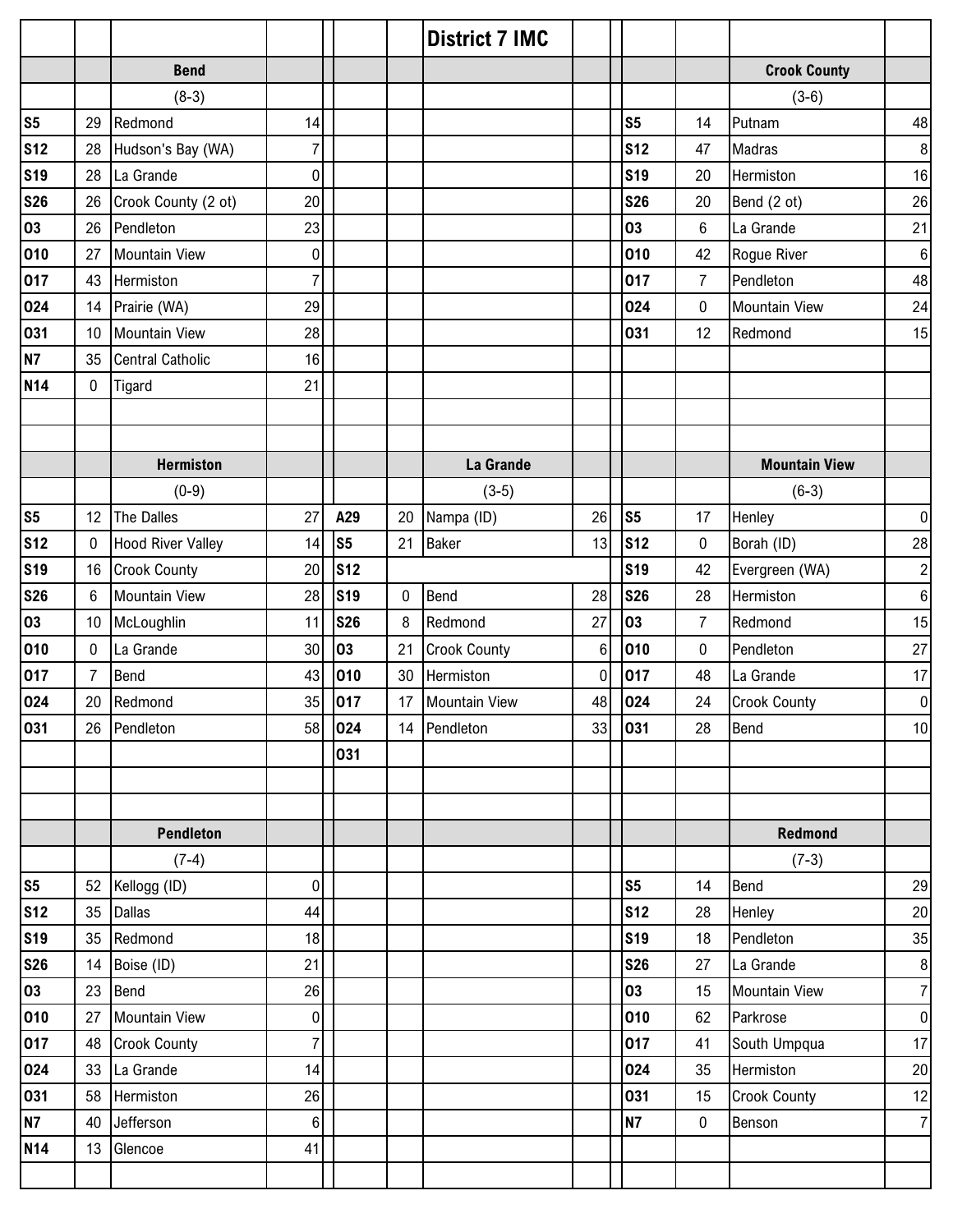|                |                 |                        |                |                |             | <b>District 8 Valley</b> |                 |                |    |                        |              |
|----------------|-----------------|------------------------|----------------|----------------|-------------|--------------------------|-----------------|----------------|----|------------------------|--------------|
|                |                 | <b>Corvallis</b>       |                |                |             |                          |                 |                |    | <b>Crescent Valley</b> |              |
|                |                 | $(12-2)$               |                |                |             |                          |                 |                |    | $(5-4)$                |              |
| S <sub>5</sub> | 46              | South Albany           | $6\phantom{a}$ |                |             |                          |                 | S <sub>5</sub> | 0  | <b>West Albany</b>     | 27           |
| <b>S12</b>     | 35              | Sprague                | 14             |                |             |                          |                 | <b>S12</b>     | 22 | Lebanon                | 14           |
| <b>S19</b>     | 6               | McKay                  | 0              |                |             |                          |                 | <b>S19</b>     | 19 | McNary                 | 15           |
| <b>S26</b>     | 34              | North Salem            | 15             |                |             |                          |                 | <b>S26</b>     | 14 | South Salem            | 27           |
| 03             | 16              | South Salem            | $\pmb{0}$      |                |             |                          |                 | 03             | 20 | South Albany           | 13           |
| 010            | 20              | <b>West Albany</b>     | 13             |                |             |                          |                 | 09             | 37 | Sprague                | 22           |
| 017            | 14              | Lebanon (ot)           | 17             |                |             |                          |                 | 017            | 13 | McKay                  | 35           |
| 024            | 23              | McNary                 | 16             |                |             |                          |                 | 024            | 21 | North Salem            | $\mathbf{3}$ |
| 031            | 28              | <b>Crescent Valley</b> | 14             |                |             |                          |                 | 031            | 14 | Corvallis              | 28           |
| <b>N7</b>      | 21              | Cleveland              | 0              |                |             |                          |                 |                |    |                        |              |
| <b>N14</b>     | 21              | Canby                  | $\pmb{0}$      |                |             |                          |                 |                |    |                        |              |
| <b>N21</b>     | 3               | Tigard                 | $\pmb{0}$      |                |             |                          |                 |                |    |                        |              |
| <b>N28</b>     | 28              | Lakeridge              | 21             |                |             |                          |                 |                |    |                        |              |
| D <sub>5</sub> | $\overline{7}$  | Glencoe                | 17             |                |             |                          |                 |                |    |                        |              |
|                |                 |                        |                |                |             |                          |                 |                |    |                        |              |
|                |                 |                        |                |                |             |                          |                 |                |    |                        |              |
|                |                 | Lebanon                |                |                |             | <b>McKay</b>             |                 |                |    | <b>McNary</b>          |              |
|                |                 | $(9-3)$                |                |                |             | $(5-4)$                  |                 |                |    | $(5-4)$                |              |
| S <sub>5</sub> | 21              | McNary                 | 22             | s <sub>5</sub> | $\mathbf 0$ | South Salem              | 21              | S <sub>5</sub> | 22 | Lebanon                | 21           |
| <b>S12</b>     | 14              | <b>Crescent Valley</b> | 22             | <b>S12</b>     | 27          | North Salem(ot)          | 26              | <b>S12</b>     | 22 | South Salem            | 14           |
| <b>S19</b>     | 56              | South Albany           | $\overline{7}$ | <b>S19</b>     | 0           | Corvallis                | $6\phantom{.}6$ | <b>S19</b>     | 15 | <b>Crescent Valley</b> | 19           |
| <b>S26</b>     | 48              | Sprague                | 6              | <b>S26</b>     | 6           | <b>West Albany</b>       | 33              | <b>S26</b>     | 33 | South Albany           | $\bf 6$      |
| 03             | 40              | McKay                  | 14             | 03             | 14          | Lebanon                  | 40              | 03             | 30 | Sprague                | 23           |
| 09             | 47              | North Salem            | $\overline{0}$ | 010            |             | 20 McNary                | 19              | 010            | 19 | McKay                  | 20           |
| 017            | 17              | Corvallis (ot)         | 14             | 017            | 35          | <b>Crescent Valley</b>   | 13              | 017            | 27 | North Salem            | $6 \mid$     |
| 024            | 18              | <b>West Albany</b>     | 13             | 024            | 42          | South Albany             | 19              | 024            | 16 | Corvallis              | 23           |
| 031            | 20              | South Salem            | 14             | 031            | 21          | Sprague                  | 19              | 031            | 19 | <b>West Albany</b>     | 37           |
| <b>N7</b>      | 47              | Gresham                | 20             |                |             |                          |                 |                |    |                        |              |
| <b>N14</b>     | 28              | South Medford          | 14             |                |             |                          |                 |                |    |                        |              |
| <b>N21</b>     | $6\phantom{.0}$ | Benson                 | $\overline{7}$ |                |             |                          |                 |                |    |                        |              |
|                |                 |                        |                |                |             |                          |                 |                |    |                        |              |
|                |                 |                        |                |                |             |                          |                 |                |    |                        |              |
|                |                 |                        |                |                |             |                          |                 |                |    |                        |              |
|                |                 |                        |                |                |             |                          |                 |                |    |                        |              |
|                |                 |                        |                |                |             |                          |                 |                |    |                        |              |
|                |                 |                        |                |                |             |                          |                 |                |    |                        |              |
|                |                 |                        |                |                |             |                          |                 |                |    |                        |              |
|                |                 |                        |                |                |             |                          |                 |                |    |                        |              |
|                |                 |                        |                |                |             |                          |                 |                |    |                        |              |
|                |                 |                        |                |                |             |                          |                 |                |    |                        |              |
|                |                 |                        |                |                |             |                          |                 |                |    |                        |              |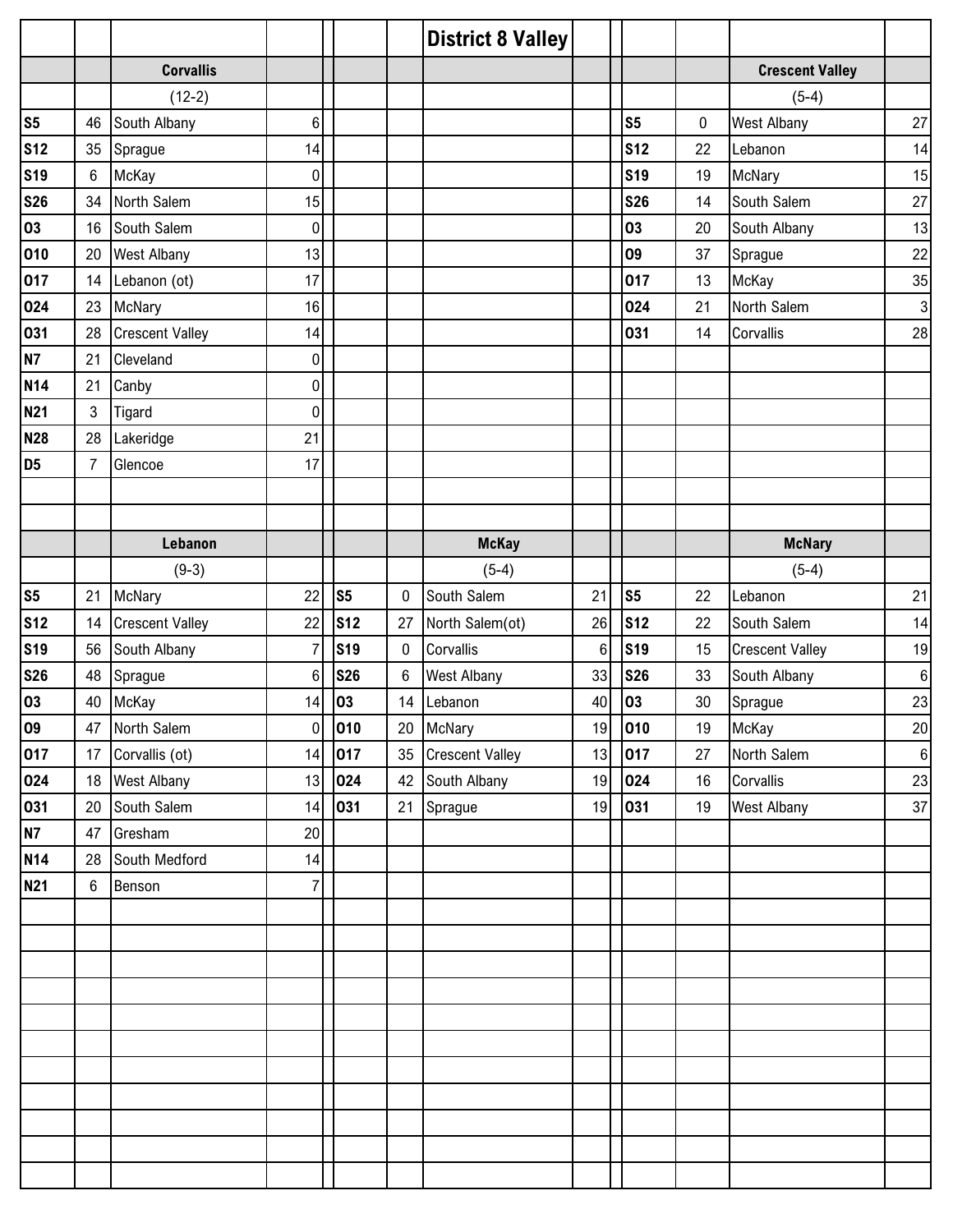|                |                 | <b>North Salem</b>                                 |                |                |                | <b>South Albany</b>    |    |                 |                | <b>South Salem</b>     |           |
|----------------|-----------------|----------------------------------------------------|----------------|----------------|----------------|------------------------|----|-----------------|----------------|------------------------|-----------|
|                |                 | $(2-7)$                                            |                |                |                | $(0-9)$                |    |                 |                | $(5-5)$                |           |
| S <sub>5</sub> | 23              | Sprague                                            | $\overline{7}$ | S <sub>5</sub> | 6              | Corvallis              | 46 | S <sub>5</sub>  | 21             | McKay                  | $\pmb{0}$ |
| <b>S12</b>     | 26              | McKay (ot)                                         | 27             | <b>S12</b>     | $\overline{7}$ | <b>West Albany</b>     | 40 | S <sub>12</sub> | 13             | McNary                 | 22        |
| <b>S19</b>     | 14              | South Salem                                        | 27             | <b>S19</b>     | $\overline{7}$ | Lebanon                | 56 | <b>S19</b>      | 27             | North Salem            | 14        |
| <b>S26</b>     | 15              | Corvallis                                          | 34             | <b>S26</b>     | 6              | <b>McNary</b>          | 33 | <b>S26</b>      | 27             | <b>Crescent Valley</b> | 14        |
| 03             | $6\phantom{.0}$ | <b>West Albany</b>                                 | 7              | 03             | 13             | <b>Crescent Valley</b> | 20 | 03              | 0              | Corvallis              | 16        |
| 09             | $\mathbf 0$     | Lebanon                                            | 47             | 09             | 13             | South Salem            | 59 | 09              | 59             | South Albany           | 13        |
| 017            | 6               | McNary                                             | 27             | 017            | 19             | Sprague                | 49 | 017             | 14             | West Albany(3 ot)      | 21        |
| 024            | $\mathbf{3}$    | <b>Crescent Valley</b>                             | 21             | 024            | 19             | McKay                  | 42 | 024             | 41             | Sprague                | 27        |
| 031            | 42              | South Albany                                       | 24             | 031            | 24             | North Salem            | 42 | 031             | 14             | Lebanon                | 20        |
|                |                 |                                                    |                |                |                |                        |    | <b>N7</b>       | 7              | Barlow                 | 21        |
|                |                 |                                                    |                |                |                |                        |    |                 |                |                        |           |
|                |                 |                                                    |                |                |                |                        |    |                 |                |                        |           |
|                |                 | <b>Sprague</b>                                     |                |                |                |                        |    |                 |                | <b>West Albany</b>     |           |
|                |                 | $(1-8)$                                            |                |                |                |                        |    |                 |                | $(7-3)$                |           |
| S <sub>5</sub> | $\overline{7}$  | North Salem                                        | 23             |                |                |                        |    | S <sub>5</sub>  | 27             | <b>Crescent Valley</b> | $\pmb{0}$ |
| <b>S12</b>     | 14              | Corvallis                                          | 35             |                |                |                        |    | <b>S12</b>      | 40             | South Albany           | $\,6\,$   |
| <b>S19</b>     | 14              | <b>West Albany</b>                                 | 35             |                |                |                        |    | <b>S19</b>      | 35             | Sprague                | 14        |
| <b>S26</b>     | 6               | Lebanon                                            | 48             |                |                |                        |    | <b>S26</b>      | 33             | McKay                  | 6         |
| 03             | 23              | McNary                                             | 30             |                |                |                        |    | 03              | $\overline{7}$ | North Salem            | $\,6$     |
| 09             | 22              | <b>Crescent Valley</b>                             | 37             |                |                |                        |    | 010             | 13             | Corvallis              | 20        |
| 017            | 49              | South Albany                                       | 19             |                |                |                        |    | 017             | 21             | South Salem (3 ot)     | 14        |
| 024            | 27              | South Salem                                        | 41             |                |                |                        |    | 024             | 13             | Lebanon                | 18        |
| 031            | 19              | McKay                                              | 21             |                |                |                        |    | 031             | 37             | McNary                 | 19        |
|                |                 |                                                    |                |                |                |                        |    | <b>N7</b>       | 13             | David Douglas          | 20        |
|                |                 |                                                    |                |                |                |                        |    |                 |                |                        |           |
|                |                 |                                                    |                |                |                |                        |    |                 |                |                        |           |
|                |                 | <b>1986 Class AA Football Schedules and Scores</b> |                |                |                |                        |    |                 |                |                        |           |
|                |                 | <b>District 1</b>                                  |                |                |                | <b>Cowapa League</b>   |    |                 |                |                        |           |
|                |                 | <b>Astoria</b>                                     |                |                |                |                        |    |                 |                | <b>Clatskanie</b>      |           |
|                |                 | $(1-8)$                                            |                |                |                |                        |    |                 |                | $(4-5)$                |           |
| <b>S5</b>      | 21              | Philomath                                          | $6\phantom{.}$ |                |                |                        |    | S <sub>5</sub>  | 14             | <b>Banks</b>           | 33        |
| <b>S12</b>     | $\mathbf 0$     | <b>The Dalles</b>                                  | 14             |                |                |                        |    | <b>S12</b>      | 13             | Kalama (WA)            | $\pmb{0}$ |
| <b>S19</b>     | $\overline{7}$  | St. Helens                                         | 35             |                |                |                        |    | <b>S19</b>      | 6              | Scappoose              | 19        |
| <b>S26</b>     | $\mathbf 0$     | Scappoose                                          | 18             |                |                |                        |    | <b>S26</b>      | 7              | Tillamook              | 26        |
| 03             | $\mathbf 0$     | Clatskanie                                         | 37             |                |                |                        |    | 03              | 37             | Astoria                | 0         |
| 010            | $\overline{7}$  | Seaside                                            | 19             |                |                |                        |    | 010             | 7              | Rainier                | 19        |
| 017            | 12              | Tillamook                                          | 19             |                |                |                        |    | 017             | 30             | La Salle               | 21        |
| 024            | 13              | Rainier                                            | 41             |                |                |                        |    | 024             | 0              | St. Helens             | 35        |
| 031            | 0               | Gladstone                                          | 36             |                |                |                        |    | 031             | 36             | Seaside                | 13        |
|                |                 |                                                    |                |                |                |                        |    |                 |                |                        |           |
|                |                 |                                                    |                |                |                |                        |    |                 |                |                        |           |
|                |                 |                                                    |                |                |                |                        |    |                 |                |                        |           |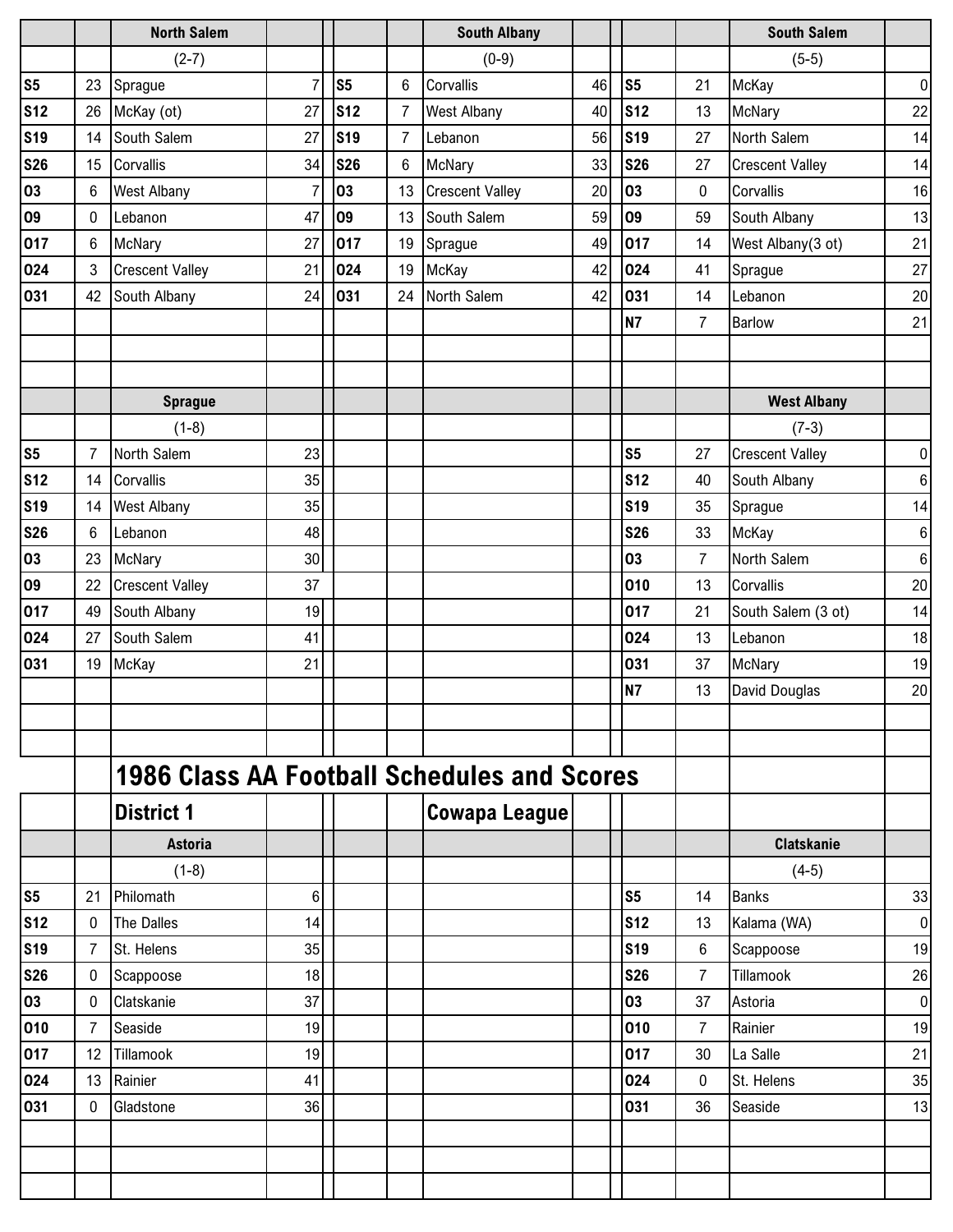|                |    | Rainier                  |                  |                |    | <b>St. Helens</b> |                |                |                  | <b>Scappoose</b>         |                  |
|----------------|----|--------------------------|------------------|----------------|----|-------------------|----------------|----------------|------------------|--------------------------|------------------|
|                |    | $(3-6)$                  |                  |                |    |                   |                |                |                  | $(8-2)$                  |                  |
| S <sub>5</sub> | 6  | Cascade                  | 22               | A30            | 26 | Molalla           | $\overline{0}$ | S <sub>5</sub> | 26               | Molalla                  | $\pmb{0}$        |
| <b>S12</b>     | 0  | Woodland (WA)            | 7                | S <sub>5</sub> |    |                   |                | <b>S12</b>     | 41               | Silverton                | $\boldsymbol{6}$ |
| <b>S19</b>     | 16 | Seaside                  | 23               | <b>S12</b>     |    |                   |                | <b>S19</b>     | 35               | Astoria                  | $\overline{7}$   |
| <b>S26</b>     | 14 | Pt. Townsend (WA)        | 7                | <b>S19</b>     | 35 | Astoria           | 7              | <b>S26</b>     | 39               | Seaside                  | $\,6\,$          |
| 03             | 0  | Scappoose                | 28               | <b>S26</b>     | 39 | Seaside           | 6              | 03             | 44               | Estacada                 | $\pmb{0}$        |
| 010            | 19 | Clatskanie               | $\overline{7}$   | 03             | 44 | Estacada          | $\mathbf 0$    | 010            | 13               | Tillamook                | 19               |
| 017            | 0  | St. Helens               | 25               | 010            | 13 | Rtillamook        | 19             | 017            | 25               | Rainier                  | $\pmb{0}$        |
| 024            | 41 | Astoria                  | 13               | 017            | 25 | Rainier           | 0              | 024            | 35               | Clatskanie               | $\mathbf 0$      |
| 031            | 6  | Tillamook                | 14               | 024            | 35 | Clatskanie        | 0              | 031            | 27               | St. Helens               | 20               |
|                |    |                          |                  | 031            | 20 | Scappoose         | 27             | <b>N7</b>      | 22               | <b>Dallas</b>            | 36               |
|                |    |                          |                  |                |    |                   |                |                |                  |                          |                  |
|                |    |                          |                  |                |    |                   |                |                |                  |                          |                  |
|                |    | <b>Seaside</b>           |                  |                |    |                   |                |                |                  | <b>Tillamook</b>         |                  |
|                |    | $(5-4)$                  |                  |                |    |                   |                |                |                  | $(6-4)$                  |                  |
| S <sub>5</sub> | 19 | Yamhill-Carlton          | $\boldsymbol{0}$ |                |    |                   |                | s <sub>5</sub> | $\boldsymbol{6}$ | Gladstone                | 32               |
| <b>S12</b>     | 47 | Taft                     | 16               |                |    |                   |                | <b>S12</b>     | 13               | Central                  | $\pmb{0}$        |
| <b>S19</b>     | 23 | Rainier                  | 16               |                |    |                   |                | <b>S19</b>     | $\mathbf 0$      | <b>Banks</b>             | 13               |
| <b>S26</b>     | 6  | St. Helens               | 39               |                |    |                   |                | <b>S26</b>     | 26               | Clatskanie               | $\overline{7}$   |
| 03             | 15 | Tillamook                | 13               |                |    |                   |                | 03             | 13               | Seaside                  | 15               |
| 010            | 19 | Astoria                  | $\overline{7}$   |                |    |                   |                | 010            | 19               | St. Helens               | 13               |
| 017            | 14 | Scappoose                | 21               |                |    |                   |                | 017            | 19               | Astoria                  | 12               |
| 024            | 0  | The Dalles               | $\overline{7}$   |                |    |                   |                | 024            | 22               | Scappoose                | $\pmb{0}$        |
| 031            | 13 | Clatskanie               | 36               |                |    |                   |                | 031            | 14               | Rainier                  | $\boldsymbol{6}$ |
|                |    |                          |                  |                |    |                   |                | <b>N7</b>      | $\pmb{0}$        | Ontario                  | 35               |
|                |    |                          |                  |                |    |                   |                |                |                  |                          |                  |
|                |    |                          |                  |                |    |                   |                |                |                  |                          |                  |
|                |    | <b>District 2</b>        |                  |                |    | <b>Tri Valley</b> |                |                |                  |                          |                  |
|                |    | <b>Banks</b>             |                  |                |    |                   |                |                |                  | <b>Estacada</b>          |                  |
|                |    | $(8-2)$                  |                  |                |    |                   |                |                |                  | $(0-9)$                  |                  |
| S <sub>5</sub> | 33 | Clatskanie               | 14               |                |    |                   |                | S <sub>5</sub> | 0                | Scappoose                | 26               |
| <b>S12</b>     | 33 | Cascade                  | 6                |                |    |                   |                | <b>S12</b>     | $\overline{7}$   | Silverton                | 26               |
| <b>S19</b>     | 13 | Tillamook                | $\pmb{0}$        |                |    |                   |                | <b>S19</b>     | 8                | Gladstone                | 44               |
| <b>S26</b>     | 14 | La Salle                 | 10               |                |    |                   |                | <b>S26</b>     | 12               | The Dalles               | 34               |
| 03             | 22 | <b>The Dalles</b>        | 19               |                |    |                   |                | 03             | 0                | St. Helens               | 44               |
| 010            | 34 | Estacada                 | $\pmb{0}$        |                |    |                   |                | 010            | $\pmb{0}$        | <b>Banks</b>             | 34               |
| 017            | 26 | Gladstone                | 18               |                |    |                   |                | 017            | 13               | <b>Hood River Valley</b> | 21               |
| 024            | 13 | Sherwood                 | 7                |                |    |                   |                | 024            | 0                | La Salle                 | 24               |
| 031            | 6  | <b>Hood River Valley</b> | 34               |                |    |                   |                | 031            | 13               | Sherwood                 | 34               |
| <b>N7</b>      | 14 | <b>Sweet Home</b>        | 26               |                |    |                   |                |                |                  |                          |                  |
|                |    |                          |                  |                |    |                   |                |                |                  |                          |                  |
|                |    |                          |                  |                |    |                   |                |                |                  |                          |                  |
|                |    |                          |                  |                |    |                   |                |                |                  |                          |                  |
|                |    |                          |                  |                |    |                   |                |                |                  |                          |                  |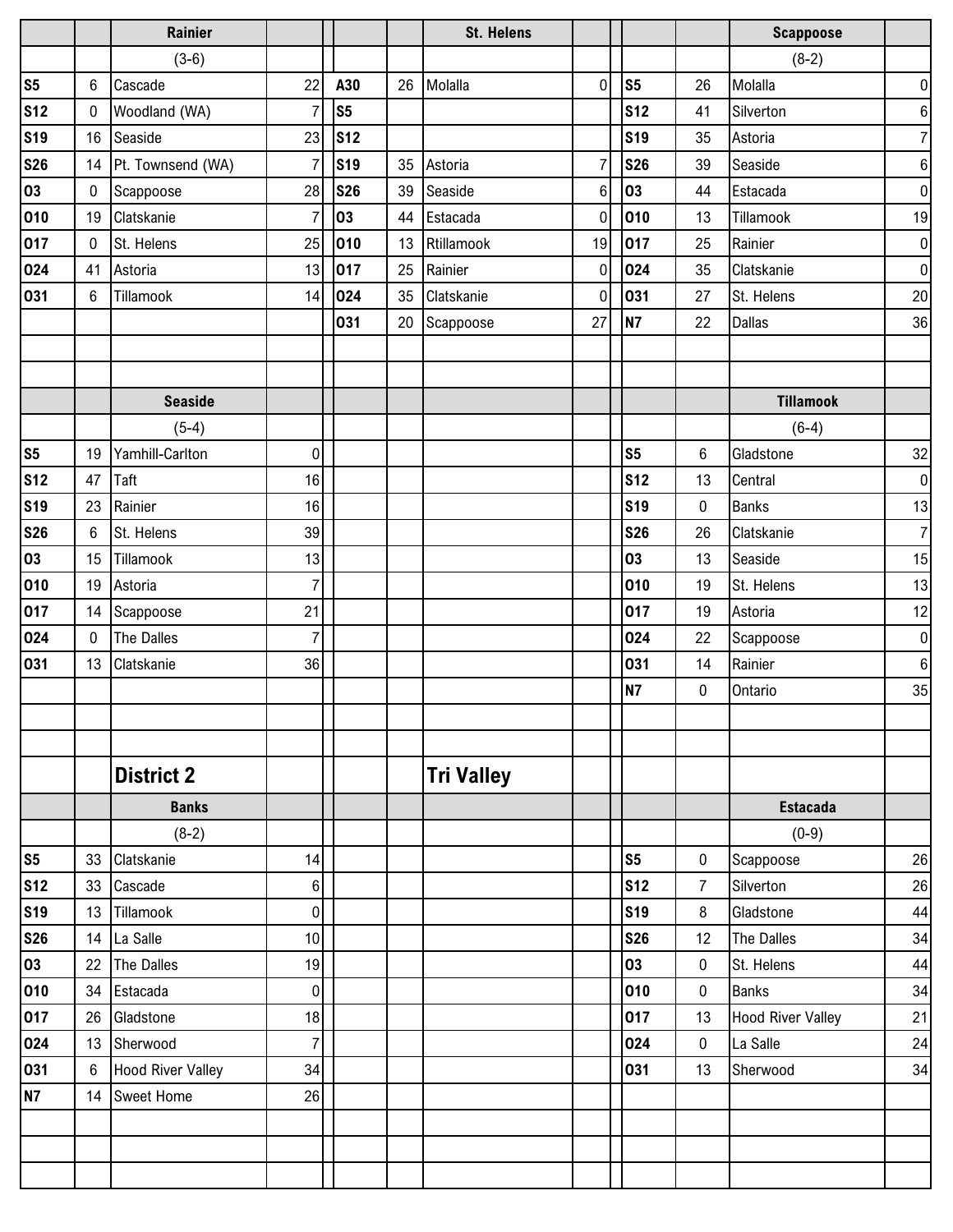|                |    | <b>Gladstone</b>         |                |                 |                | <b>Hood River Valley</b>   |                |                |    | La Salle                 |                |
|----------------|----|--------------------------|----------------|-----------------|----------------|----------------------------|----------------|----------------|----|--------------------------|----------------|
|                |    | $(6-4)$                  |                |                 |                | $(5-4)$                    |                |                |    | $(3-6)$                  |                |
| S <sub>5</sub> | 32 | Tillamook                | $6\phantom{1}$ | S <sub>5</sub>  | $\overline{7}$ | McLoughlin                 | $\overline{0}$ | S <sub>5</sub> | 14 | Woodburn                 | 17             |
| <b>S12</b>     | 21 | Woodburn                 | 30             | <b>S12</b>      | 14             | Hermiston                  | $\mathbf 0$    | <b>S12</b>     | 17 | Scappoose                | 27             |
| <b>S19</b>     | 44 | Estacada                 | 8              | <b>S19</b>      | $\mathbf{0}$   | The Dalles                 | 6              | <b>S19</b>     | 41 | Sherwood                 | 40             |
| <b>S26</b>     | 35 | Sherwood                 | 26             | <b>S26</b>      | 14             | Madras                     | (0)            | 2 S26          | 10 | Banks                    | 14             |
| 03             | 27 | La Salle                 | 0              | 03              | 14             | Sherwood                   | 28             | 03             | 0  | Gladstone                | $27\,$         |
| 010            | 33 | The Dalles               | $6\phantom{1}$ | 010             | $\mathbf{0}$   | La Salle                   | 14             | 010            | 14 | <b>Hood River Valley</b> | $\mathbf 0$    |
| 017            | 18 | Banks                    | 26             | 017             | 21             | Estacada                   | 13             | 017            | 21 | Clatskanie               | 30             |
| 024            | 14 | <b>Hood River Valley</b> | 20             | 024             | 20             | Gladstone                  | 14             | 024            | 24 | Estacada                 | $\mathbf 0$    |
| 031            | 36 | Astoria                  | $\mathbf 0$    | 031             | 34             | <b>Banks</b>               | 6              | 031            | 3  | The Dalles               | 20             |
| <b>N7</b>      | 20 | Madras                   | 26             |                 |                |                            |                |                |    |                          |                |
|                |    |                          |                |                 |                |                            |                |                |    |                          |                |
|                |    |                          |                |                 |                |                            |                |                |    |                          |                |
|                |    | Sherwood                 |                |                 |                |                            |                |                |    | <b>The Dalles</b>        |                |
|                |    | $(4-5)$                  |                |                 |                |                            |                |                |    | $(6-3)$                  |                |
| S <sub>5</sub> | 6  | North Marion             | 33             | S5              |                |                            |                | S <sub>5</sub> | 27 | Hermiston                | 12             |
| <b>S12</b>     | 27 | <b>Sweet Home</b>        | 46             | s <sub>12</sub> |                |                            |                | <b>S12</b>     | 14 | Astoria                  | $\pmb{0}$      |
| <b>S19</b>     | 40 | La Salle                 | 41             | <b>S19</b>      |                |                            |                | <b>S19</b>     | 6  | <b>Hood River Valley</b> | $\mathbf 0$    |
| <b>S26</b>     | 26 | Gladstone                | 35             | <b>S26</b>      |                |                            |                | <b>S26</b>     | 34 | Estacada                 | 12             |
| 03             | 28 | <b>Hood River Valley</b> | 14             | 03              |                |                            |                | 03             | 19 | <b>Banks</b>             | 22             |
| 010            | 20 | Scappoose                | 15             | 010             |                |                            |                | 010            | 6  | Gladstone                | 33             |
| 017            | 21 | The Dalles               | 13             | 017             |                |                            |                | 017            | 13 | Sherwood                 | 21             |
| 024            | 7  | <b>Banks</b>             | 13             | 024             |                |                            |                | 024            | 7  | Seaside                  | $\pmb{0}$      |
| 031            | 34 | Estacada                 | 13             | 031             |                |                            |                | 031            | 20 | La Salle                 | 3              |
|                |    |                          |                |                 |                |                            |                |                |    |                          |                |
|                |    |                          |                |                 |                |                            |                |                |    |                          |                |
|                |    |                          |                |                 |                | <b>District 3 Far West</b> |                |                |    |                          |                |
|                |    | <b>Bandon</b>            |                |                 |                | <b>Brookings-Harbor</b>    |                |                |    | Coquille                 |                |
|                |    | $(3-6)$                  |                |                 |                | $(2-7)$                    |                |                |    | $(4-5)$                  |                |
| S <sub>5</sub> | 12 | Rogue River              | 35             | S <sub>5</sub>  | 21             | <b>Illinois Valley</b>     | 6              | S <sub>5</sub> | 12 | Neah-Kah-Nie             | 21             |
| <b>S12</b>     | 19 | <b>Myrtle Point</b>      | 14             | <b>S12</b>      | 12             | Del Norte (CA)             | 26             | <b>S12</b>     | 30 | Rogue River              | $\overline{7}$ |
| <b>S19</b>     | 0  | Coquille                 | 20             | <b>S19</b>      | 6              | Reedsport                  | 20             | <b>S19</b>     | 20 | Bandon                   | $\pmb{0}$      |
| <b>S26</b>     | 0  | Siuslaw                  | 13             | <b>S26</b>      | 27             | Douglas                    | 8              | <b>S26</b>     | 12 | Reedsport                | 28             |
| 03             | 20 | Brookings-Harbor         | 6              | 03              | 6              | Bandon                     | 20             | 03             | 0  | Gold Beach               | 14             |
| 010            | 16 | <b>Gold Beach</b>        | 28             | 010             | 8              | Siuslaw                    | 35             | 010            | 7  | <b>Myrtle Point</b>      | $\mathbf 0$    |
| 017            | 13 | Douglas                  | 12             | 017             | 6              | <b>Gold Beach</b>          | 41             | 017            | 8  | Siuslaw                  | 28             |
| 024            | 7  | <b>Myrtle Point</b>      | 14             | 024             | 0              | Coquille                   | 13             | 024            | 13 | Brookings-Harbor         | $\pmb{0}$      |
| 031            | 0  | Reedsport                | 34             | 031             | 6              | <b>Myrtle Point</b>        | 27             | 031            | 0  | Douglas                  | 20             |
|                |    |                          |                |                 |                |                            |                |                |    |                          |                |
|                |    |                          |                |                 |                |                            |                |                |    |                          |                |
|                |    |                          |                |                 |                |                            |                |                |    |                          |                |
|                |    |                          |                |                 |                |                            |                |                |    |                          |                |
|                |    |                          |                |                 |                |                            |                |                |    |                          |                |
|                |    |                          |                |                 |                |                            |                |                |    |                          |                |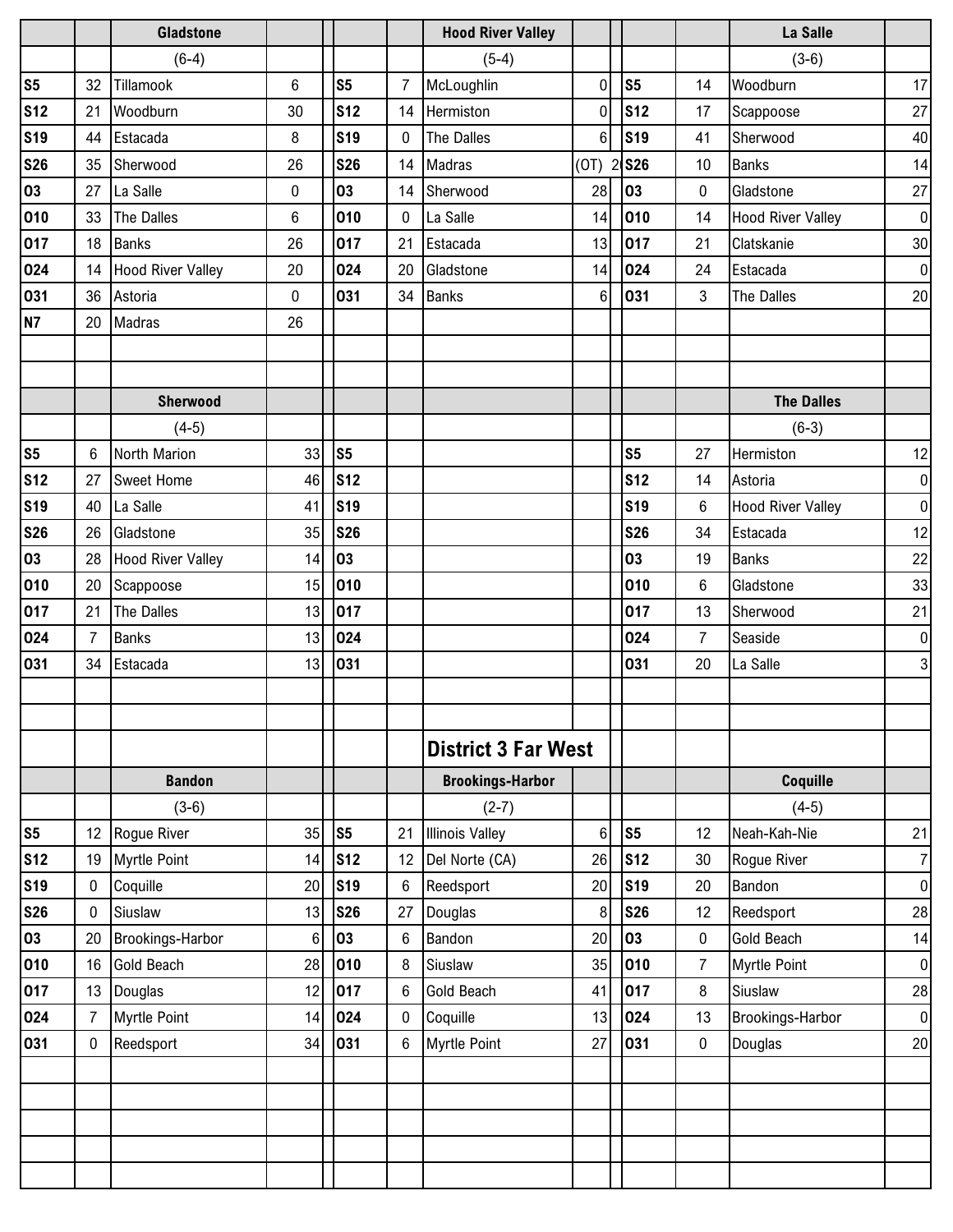|                |                | <b>Douglas</b>       |                  |                |              |                          |                |                |             | <b>Gold Beach</b>      |                  |
|----------------|----------------|----------------------|------------------|----------------|--------------|--------------------------|----------------|----------------|-------------|------------------------|------------------|
|                |                | $(6-4)$              |                  |                |              |                          |                |                |             | $(3-6)$                |                  |
| S <sub>5</sub> | 6              | Sutherlin            | 35               |                |              |                          |                | S <sub>5</sub> | $\,6$       | Oakridge               | 20               |
| <b>S12</b>     | 7              | Glide                | 6                |                |              |                          |                | <b>S12</b>     | 0           | <b>Illinois Valley</b> | 13               |
| <b>S19</b>     | 6              | <b>Gold Beach</b>    | $\boldsymbol{0}$ |                |              |                          |                | <b>S19</b>     | 0           | Douglas                | $\boldsymbol{6}$ |
| <b>S26</b>     | 8              | Brookings-Harbor     | 27               |                |              |                          |                | <b>S26</b>     | 0           | <b>Myrtle Point</b>    | 7                |
| 03             | 21             | <b>Myrtle Point</b>  | $\,6$            |                |              |                          |                | 03             | 14          | Coquille               | $\pmb{0}$        |
| 010            | 27             | Reedsport            | 20               |                |              |                          |                | 010            | 28          | Bandon                 | 16               |
| 017            | 12             | Bandon               | 13               |                |              |                          |                | 017            | 41          | Brookings-Harbor       | $\boldsymbol{6}$ |
| 024            | 19             | Siuslaw              | 14               |                |              |                          |                | 024            | 16          | Reedsport              | 28               |
| 031            | 20             | Coquille             | $\boldsymbol{0}$ |                |              |                          |                | 031            | 14          | Siuslaw                | 48               |
| <b>N7</b>      | $\overline{7}$ | Marist               | 29               |                |              |                          |                |                |             |                        |                  |
|                |                |                      |                  |                |              |                          |                |                |             |                        |                  |
|                |                |                      |                  |                |              |                          |                |                |             |                        |                  |
|                |                | <b>Myrtle Point</b>  |                  |                |              | <b>Reedsport</b>         |                |                |             | <b>Siuslaw</b>         |                  |
|                |                | $(3-6)$              |                  |                |              | $(7-2)$                  |                |                |             | $(9-2)$                |                  |
| S <sub>5</sub> | 7              | Glide                | (0T)<br>13       | S <sub>5</sub> | 13           | Newport                  | 12             | S <sub>5</sub> | 34          | <b>Pleasant Hill</b>   | 27               |
| <b>S12</b>     | 14             | Bandon               | 19               | <b>S12</b>     | 13           | Sutherlin                | $\overline{0}$ | <b>S12</b>     | 27          | Creswell               | 13               |
| <b>S19</b>     | 7              | Siuslaw              | 41               | <b>S19</b>     | 20           | Brookings-Harbor         | 6              | <b>S19</b>     | 41          | <b>Myrtle Point</b>    | $\overline{7}$   |
| <b>S26</b>     | 7              | <b>Gold Beach</b>    | $\mathbf 0$      | <b>S26</b>     | 28           | Coquille                 | 12             | <b>S26</b>     | 13          | Bandon                 | $\pmb{0}$        |
| 03             | 6              | Douglas              | 21               | 03             | $\mathbf{0}$ | Siuslaw                  | 25             | 03             | 25          | Reedsport              | $\pmb{0}$        |
| 010            | 0              | Coquille             | 7                | 010            | 20           | Douglas                  | 27             | 010            | 35          | Brookings-Harbor       | $\,8\,$          |
| 017            | 15             | Reedsport            | 26               | 017            | 26           | <b>Myrtle Point</b>      | 15             | 017            | 28          | Coquille               | $\,8\,$          |
| 024            | 14             | Bandon               | 7                | 024            | 28           | <b>Gold Beach</b>        | 16             | 024            | 14          | Douglas                | 19               |
| 031            | 27             | Brookings-Harbor     | 6                | 031            | 34           | Bandon                   | $\mathbf 0$    | 031            | 48          | Gold Beach             | 14               |
|                |                |                      |                  |                |              |                          |                | <b>N7</b>      | 13          | Henley                 | $\pmb{0}$        |
|                |                |                      |                  |                |              |                          |                | <b>N14</b>     | 0           | Pleasant Hill          | 16               |
|                |                |                      |                  |                |              |                          |                |                |             |                        |                  |
|                |                |                      |                  |                |              |                          |                |                |             |                        |                  |
|                |                |                      |                  |                |              |                          |                |                |             |                        |                  |
|                |                |                      |                  |                |              | <b>District 4 Val-Co</b> |                |                |             |                        |                  |
|                |                | <b>Central</b>       |                  |                |              | <b>Colton</b>            |                |                |             | <b>Jefferson</b>       |                  |
|                |                | $(7-3)$              |                  |                |              |                          |                |                |             | $(6-4)$                |                  |
| S <sub>5</sub> | 20             | Stayton              | 22               | S5             |              |                          |                | s <sub>5</sub> | 3           | Creswell               | 29               |
| <b>S12</b>     | 0              | Tillamook            | 13               | <b>S12</b>     |              |                          |                | <b>S12</b>     | 19          | Scio                   | $\boldsymbol{0}$ |
| <b>S19</b>     | 18             | Newport              | 6 <sup>1</sup>   | <b>S19</b>     | 0            | Philomath                | 27             | <b>S19</b>     | 19          | Yamhill-Carlton        | 10               |
| <b>S26</b>     | 41             | Taft                 | 0                | <b>S26</b>     | 6            | Newport                  | 54             | <b>S26</b>     | 22          | Toledo                 | 14               |
| 03             | 55             | Colton               | $\mathbf 0$      | 03             | 0            | Central                  | 53             | 03             | 26          | Philomath              | (UI) -<br>27     |
| 010            | 28             | Jefferson            | 6 <sup>1</sup>   | 010            | 0            | Yamhill-Carlton          | 48             | 010            | 6           | Central                | 28               |
| 017            | 14             | Philomath            | 12               | 017            | 8            | Taft                     | 52             | 017            | 27          | Newport                | 10               |
| 024            | 41             | Toledo               | 6                | 024            | 0            | Jerfferson               | 59             | 024            | 59          | Colton                 | $\mathbf 0$      |
| 031            | 6              | Yamhill-Carlton      | 0                | 031            | 0            | Toledo                   | 18             | 031            | 21          | Taft                   | 12               |
| <b>N7</b>      | 0              | <b>Pleasant Hill</b> | 16               | N7             |              |                          |                | <b>N7</b>      | $\mathbf 0$ | North Valley           | 60               |
|                |                |                      |                  |                |              |                          |                |                |             |                        |                  |
|                |                |                      |                  |                |              |                          |                |                |             |                        |                  |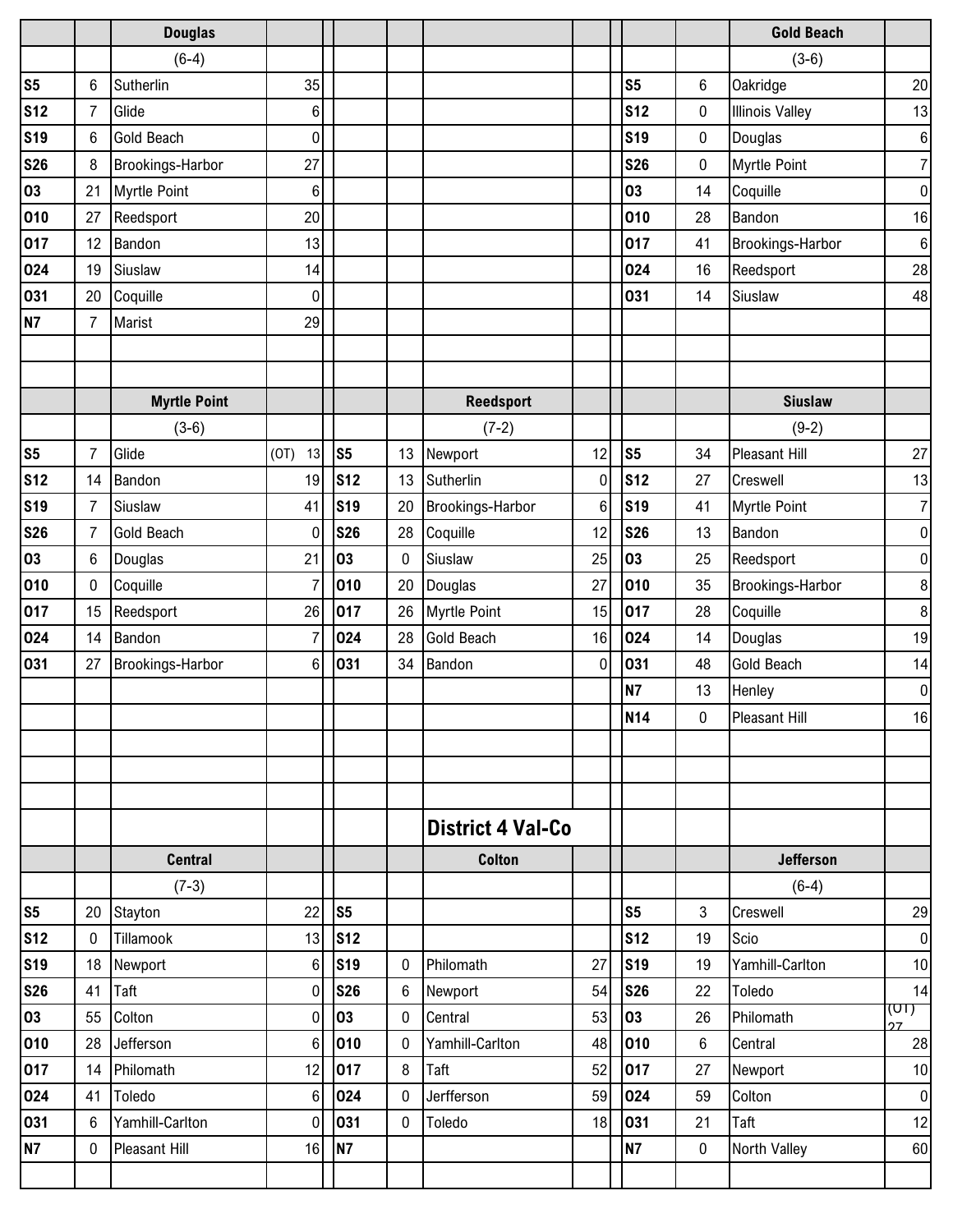|                |                 | <b>Newport</b>    |                  |            |                  |                          |                |                |                 | Philomath              |                |
|----------------|-----------------|-------------------|------------------|------------|------------------|--------------------------|----------------|----------------|-----------------|------------------------|----------------|
|                |                 | $(5-4)$           |                  |            |                  |                          |                |                |                 | $(3-6)$                |                |
| S <sub>5</sub> | 12              | Reedsport         | 13               |            |                  |                          |                | S <sub>5</sub> | $6\phantom{.}6$ | Astoria                | 21             |
| <b>S12</b>     | 6               | Stayton           | $\overline{7}$   |            |                  |                          |                | <b>S12</b>     | $\pmb{0}$       | Elmira                 | $\overline{7}$ |
| <b>S19</b>     | 6               | Central           | 18               |            |                  |                          |                | <b>S19</b>     | 27              | Colton                 | $\mathbf 0$    |
| <b>S26</b>     | 54              | Colton            | 6                |            |                  |                          |                | <b>S26</b>     | 0               | Yamhill-Carlton        | 14             |
| 03             | 14              | Toledo            | $\overline{0}$   |            |                  |                          |                | 03             | 27              | Jefferson              | (חט<br>26      |
| 010            | 39              | Taft              | 16               |            |                  |                          |                | 010            | 21              | Toledo                 | 12             |
| 017            | 10 <sup>°</sup> | Jefferson (OR)    | 27               |            |                  |                          |                | 017            | 12              | Central                | 14             |
| 024            | 34              | Yamhill-Carlton   | $\boldsymbol{0}$ |            |                  |                          |                | 024            | 21              | Taft                   | 28             |
| 031            | 35              | Philomath         | 0                |            |                  |                          |                | 031            | $\mathbf 0$     | Newport                | 35             |
|                |                 |                   |                  |            |                  |                          |                |                |                 |                        |                |
|                |                 |                   |                  |            |                  |                          |                |                |                 |                        |                |
|                |                 | <b>Taft</b>       |                  |            |                  | <b>Toledo</b>            |                |                |                 | <b>Yamhill-Carlton</b> |                |
|                |                 | $(4-5)$           |                  |            |                  | $(1-8)$                  |                |                |                 | $(3-6)$                |                |
| S <sub>5</sub> | 13              | Willamina         | 14               | S5         | $\boldsymbol{0}$ | Elmira                   | $6\phantom{.}$ | S <sub>5</sub> | $\pmb{0}$       | Seaside                | 19             |
| <b>S12</b>     | 16              | Seaside           | 47               | <b>S12</b> | 14               | Marist                   | 56             | <b>S12</b>     | 0               | North Marion           | 34             |
| <b>S19</b>     | 28              | Toledo            | 8                | <b>S19</b> | 8                | Taft                     | 28             | <b>S19</b>     | 10              | Jefferson (OR)         | 19             |
| <b>S26</b>     | $\mathbf 0$     | Central           | 41               | <b>S26</b> | 14               | Jefferson (OR)           | 22             | <b>S26</b>     | 14              | Philomath              | $\mathbf 0$    |
| 03             | 12              | Yamhill-Carlton   | 6                | 03         | 0                | Newport                  | 14             | 03             | 6               | Taft                   | 12             |
| 010            | 16              | Newport           | 39               | 010        | 12               | Philomath                | 21             | 010            | 48              | Colton                 | $\pmb{0}$      |
| 017            | 52              | Colton            | 8                | 017        | 8                | Yamhill-Carlton          | 28             | 017            | 28              | Toledo                 | $\bf 8$        |
| 024            | 28              | Philomath         | 21               | 024        | 6                | Central                  | 41             | 024            | 0               | Newport                | 34             |
| 031            | 12              | Jefferson         | 21               | 031        | 18               | Colton                   | $\overline{0}$ | 031            | $\pmb{0}$       | Central                | $\,6\,$        |
|                |                 |                   |                  |            |                  |                          |                |                |                 |                        |                |
|                |                 |                   |                  |            |                  |                          |                |                |                 |                        |                |
|                |                 |                   |                  |            |                  | <b>District 5 Sky-Em</b> |                |                |                 |                        |                |
|                |                 | <b>Creswell</b>   |                  |            |                  |                          |                |                |                 | <b>Elmira</b>          |                |
|                |                 | $(4-5)$           |                  |            |                  |                          |                |                |                 | $(3-6)$                |                |
| S <sub>5</sub> | 29              | Jefferson         | $\sqrt{3}$       |            |                  |                          |                | s <sub>5</sub> | 6               | Toledo                 | $\pmb{0}$      |
| <b>S12</b>     | $\mathbf{3}$    | Siuslaw           | 27               |            |                  |                          |                | <b>S12</b>     | $\overline{7}$  | Philomath              | $\pmb{0}$      |
| <b>S19</b>     | 12 <sup>°</sup> | Sutherlin         | 18               |            |                  |                          |                | <b>S19</b>     | $\pmb{0}$       | Marist                 | 48             |
| <b>S26</b>     | 12 <sup>°</sup> | Pleasant Hill     | 6 <sup>1</sup>   |            |                  |                          |                | <b>S26</b>     | $\pmb{0}$       | Sutherlin              | 21             |
| 03             | 20              | Junction City     | $\overline{7}$   |            |                  |                          |                | 03             | $\bf{0}$        | Pleasant hill          | $27\,$         |
| 010            | $\overline{7}$  | Glide             | 8                |            |                  |                          |                | 010            | 24              | Junction City          | 13             |
| 017            | $\mathbf 0$     | <b>Sweet Home</b> | 46               |            |                  |                          |                | 017            | 6               | Glide                  | 21             |
| 024            | 21              | Elmira            | 8                |            |                  |                          |                | 024            | 8               | Creswell               | 21             |
| 031            | 6               | Marist            | 31               |            |                  |                          |                | 031            | 17              | Stayton                | 33             |
|                |                 |                   |                  |            |                  |                          |                |                |                 |                        |                |
|                |                 |                   |                  |            |                  |                          |                |                |                 |                        |                |
|                |                 |                   |                  |            |                  |                          |                |                |                 |                        |                |
|                |                 |                   |                  |            |                  |                          |                |                |                 |                        |                |
|                |                 |                   |                  |            |                  |                          |                |                |                 |                        |                |
|                |                 |                   |                  |            |                  |                          |                |                |                 |                        |                |
|                |                 |                   |                  |            |                  |                          |                |                |                 |                        |                |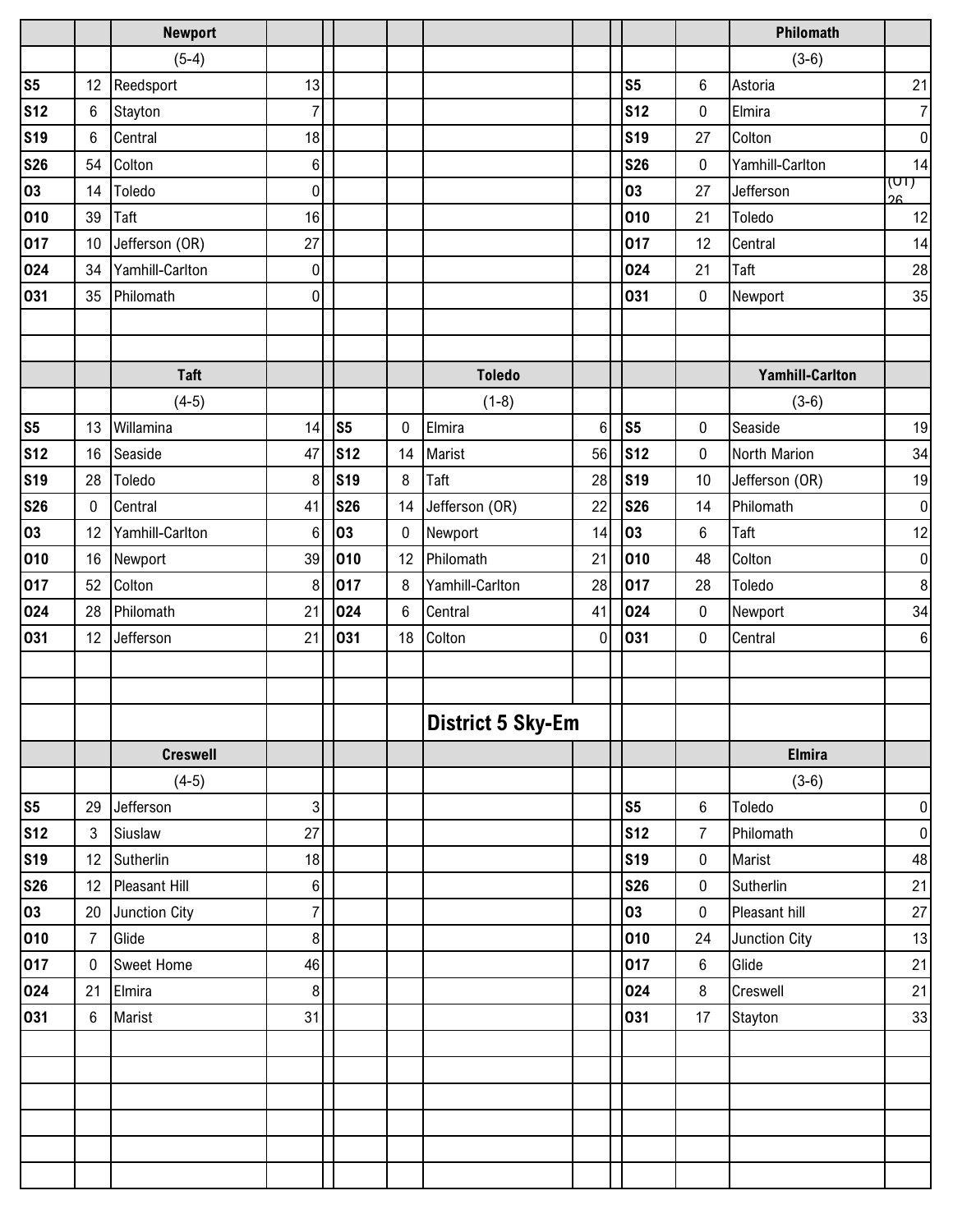|                |                 | Glide                  |                        |                |                | <b>Junction City</b>      |    |                |    | <b>Marist</b>          |                  |
|----------------|-----------------|------------------------|------------------------|----------------|----------------|---------------------------|----|----------------|----|------------------------|------------------|
|                |                 | $(4-5)$                |                        |                |                | $(0-9)$                   |    |                |    | $(10-1)$               |                  |
| s <sub>5</sub> | 13              | <b>Myrtle Point</b>    | $\overline{7}$<br>(0T) | S <sub>5</sub> | $\mathbf 0$    | <b>North Valley</b>       | 27 | S <sub>5</sub> | 14 | South Umpqua           | $\mathbf 0$      |
| <b>S12</b>     | $6\phantom{.0}$ | Douglas                | $\overline{7}$         | <b>S12</b>     | 14             | South Umpqua              | 47 | <b>S12</b>     | 56 | Toledo                 | 14               |
| <b>S19</b>     | $\mathbf 0$     | <b>Pleasant Hill</b>   | 26                     | <b>S19</b>     | $\mathbf{0}$   | North Marion              | 3  | <b>S19</b>     | 48 | Elmira                 | $\pmb{0}$        |
| <b>S26</b>     |                 | 54 Junction City       | $\overline{7}$         | <b>S26</b>     | $\overline{7}$ | Glide                     | 54 | <b>S26</b>     | 28 | Cascade                | $\boldsymbol{7}$ |
| 03             | $\overline{7}$  | <b>Dallas</b>          | 27                     | 03             | 7              | Creswell                  | 20 | 03             | 14 | Sutherlin              | $\,6$            |
| 010            | 8               | Creswell               | $\overline{7}$         | 010            | 13             | Elmira                    | 24 | 010            | 26 | Pleasant Hill          | $\pmb{0}$        |
| 017            | 21              | Elmira                 | 6 <sup>1</sup>         | 017            | $\overline{7}$ | Marist                    | 42 | 017            | 42 | Junction City          | $\overline{7}$   |
| 024            | 14              | Marist                 | 15                     | 024            | $\mathbf{0}$   | Sutherlin                 | 40 | 024            | 15 | Glide                  | 14               |
| 031            | 8               | Sutherlin              | 14                     | 031            | 0              | Pleasant Hill             | 14 | 031            | 31 | Creswell               | $\,6\,$          |
|                |                 |                        |                        |                |                |                           |    | <b>N7</b>      | 29 | Douglas                | $\boldsymbol{7}$ |
|                |                 |                        |                        |                |                |                           |    | <b>N14</b>     | 8  | North Valley           | 24               |
|                |                 |                        |                        |                |                |                           |    |                |    |                        |                  |
|                |                 |                        |                        |                |                |                           |    |                |    |                        |                  |
|                |                 | <b>Pleasant Hill</b>   |                        |                |                |                           |    |                |    | <b>Sutherlin</b>       |                  |
|                |                 | $(7-5)$                |                        |                |                |                           |    |                |    | $(6-3)$                |                  |
| S <sub>5</sub> | 27              | Siuslaw                | 34                     |                |                |                           |    | S <sub>5</sub> | 35 | Douglas                | $\,6\,$          |
| <b>S12</b>     | 15              | North Valley           | 21                     |                |                |                           |    | <b>S12</b>     | 0  | Reedsport              | 13               |
| <b>S19</b>     | 26              | Glide                  | $\overline{0}$         |                |                |                           |    | <b>S19</b>     | 18 | Creswell               | 12               |
| <b>S26</b>     | 6               | Creswell               | 12                     |                |                |                           |    | <b>S26</b>     | 21 | Elmira                 | $\mathbf 0$      |
| 03             | 27              | Elmira                 | $\overline{0}$         |                |                |                           |    | 03             | 6  | Marist                 | 14               |
| 010            | $\mathbf 0$     | Marist                 | 26                     |                |                |                           |    | 010            | 26 | Silverton              | 8                |
| 017            | 16              | Sutherlin              | 12                     |                |                |                           |    | 017            | 12 | <b>Pleasant Hill</b>   | 16               |
| 024            | 16              | Woodburn               | 8 <sup>1</sup>         |                |                |                           |    | 024            | 40 | Junction City          | $\pmb{0}$        |
| 031            | 14              | Junction City          | $\overline{0}$         |                |                |                           |    | 031            | 14 | Glide                  | 8                |
| N7             |                 | 16 Central             | 0                      |                |                |                           |    |                |    |                        |                  |
| <b>N14</b>     | 16              | Siuslaw                | $\overline{0}$         |                |                |                           |    |                |    |                        |                  |
| <b>N21</b>     | $\overline{7}$  | <b>Dallas</b>          | 39                     |                |                |                           |    |                |    |                        |                  |
|                |                 |                        |                        |                |                |                           |    |                |    |                        |                  |
|                |                 |                        |                        |                |                |                           |    |                |    |                        |                  |
|                |                 |                        |                        |                |                | <b>District 6 Skyline</b> |    |                |    |                        |                  |
|                |                 | <b>Henley</b>          |                        |                |                |                           |    |                |    | <b>Illionis Valley</b> |                  |
|                |                 | $(4-5)$                |                        |                |                |                           |    |                |    | $(3-6)$                |                  |
| S <sub>5</sub> | $\mathbf 0$     | <b>Mountain View</b>   | 17                     |                |                |                           |    | S <sub>5</sub> | 6  | Brookings-Harbor       | 21               |
| <b>S12</b>     | 20              | Redmond                | 28                     |                |                |                           |    | <b>S12</b>     | 13 | Gold Beach             | $\mathbf 0$      |
| <b>S19</b>     | 14              | Phoenix                | 17                     |                |                |                           |    | <b>S19</b>     | 0  | South Umpqua           | 25               |
| <b>S26</b>     | 20              | Lakeview               | $\overline{0}$         |                |                |                           |    | <b>S26</b>     | 29 | Del Norte (CA)         | 12               |
| 03             | $9\phantom{.0}$ | North Valley           | 33                     |                |                |                           |    | 03             | 10 | North Valley           | 25               |
| 010            | 12 <sup>°</sup> | Rogue River            | 3                      |                |                |                           |    | 010            | 21 | Lakeview               | $\pmb{0}$        |
| 017            | 25              | South Umpqua           | 5 <sub>l</sub>         |                |                |                           |    | 017            | 0  | Phoenix                | 28               |
| 024            | $\overline{7}$  | <b>Illinois Valley</b> | 3                      |                |                |                           |    | 024            | 7  | Rogue River            | 12               |
| 031            | $\pmb{0}$       | Siuslaw                | 13                     |                |                |                           |    | 031            | 3  | Henley                 | $\overline{7}$   |
|                |                 |                        |                        |                |                |                           |    |                |    |                        |                  |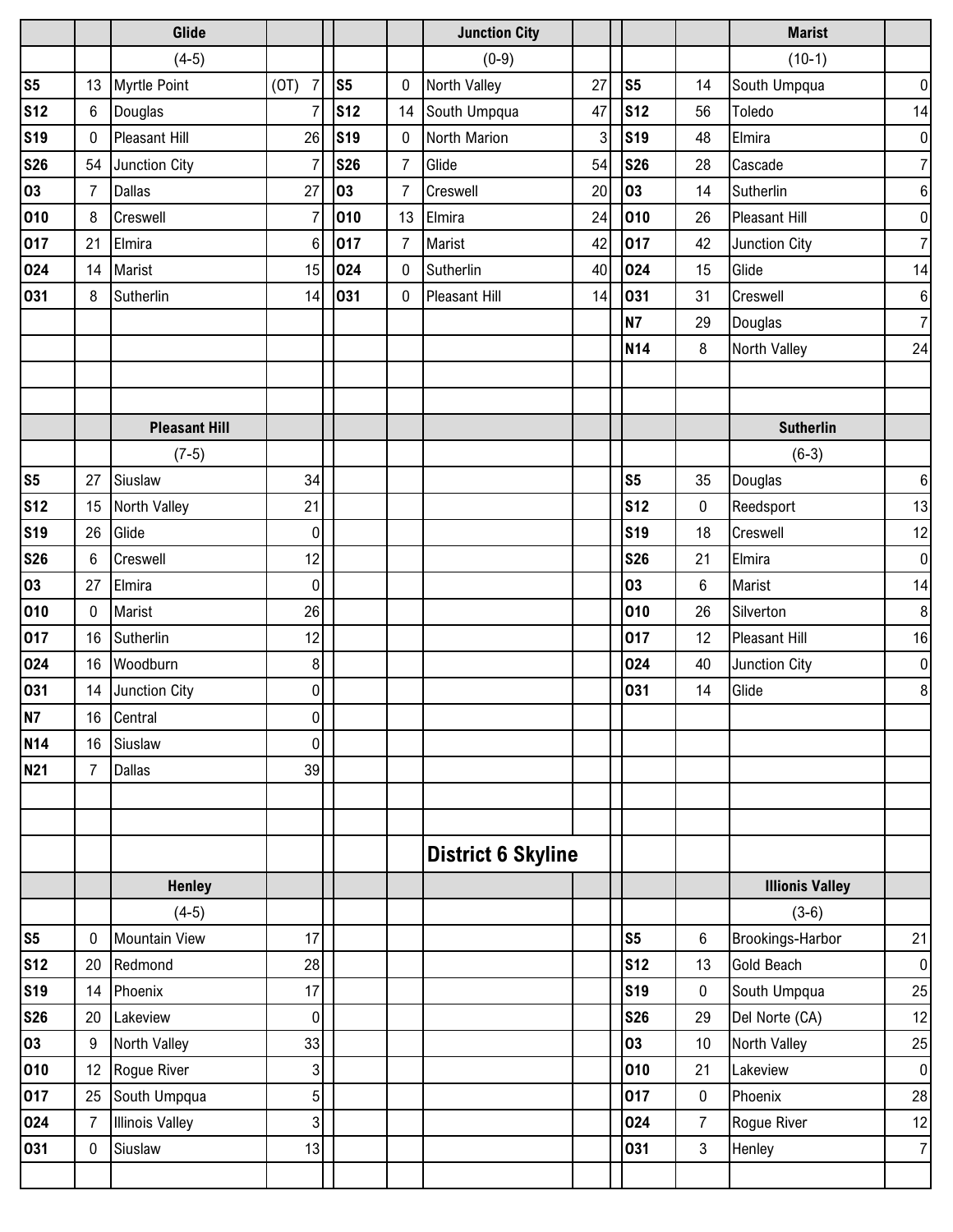|                |                | Lakeview               |                |                |    | <b>North Valley</b>              |    |                |                | <b>Phoenix</b>         |                  |
|----------------|----------------|------------------------|----------------|----------------|----|----------------------------------|----|----------------|----------------|------------------------|------------------|
|                |                | $(0-8)$                |                |                |    | $(10-1)$                         |    |                |                |                        |                  |
|                | 0              | <b>Burns</b>           | 27             | S <sub>5</sub> | 27 | Junction City                    | 0  | S <sub>5</sub> | 8              | Yreka-CA               | 32               |
| S <sub>5</sub> | 6              | Modoc (CA)             | $\overline{7}$ | <b>S12</b>     | 21 | <b>Pleasant Hill</b>             | 15 | <b>S12</b>     | 13             | Lakeview               | $\pmb{0}$        |
| <b>S12</b>     | 0              | Phoenix                | 13             | <b>S19</b>     | 34 | Rogue River                      | 8  | <b>S19</b>     | 17             | Henley                 | 14               |
| <b>S19</b>     | $\mathbf 0$    | Rogue River            | 20             | <b>S26</b>     | 12 | South Umpqua                     | 7  | <b>S26</b>     | 26             | Del Norte-CA           | 32               |
| <b>S26</b>     | $\pmb{0}$      | Henley                 | 20             | 03             | 25 | <b>Illinois Valley</b>           | 10 | 03             | $\overline{7}$ | South Umpqua           | 24               |
| 03             | 0              | <b>Illinois Valley</b> | 21             | 010            | 33 | Henley                           | 9  | 010            | 28             | <b>Illinois Valley</b> | $\pmb{0}$        |
| 010            | 6              | North Valley           | 40             | 017            | 40 | Lakeview                         | 6  | 017            |                |                        |                  |
| 017            | 0              | South Umpqua           | 20             | 024            | 35 | Phoenix                          | 14 | 024            | 14             | North Valley           | 35               |
| 024            |                |                        |                | 031            | 60 | Jefferson                        | 0  | 031            | 13             | Rogue River            | $\overline{7}$   |
| 031            |                |                        |                | <b>N7</b>      | 24 | Marist                           | 8  |                |                |                        |                  |
|                |                |                        |                | <b>N14</b>     | 13 | <b>Sweet Home</b>                | 32 |                |                |                        |                  |
|                |                |                        |                |                |    |                                  |    |                |                |                        |                  |
|                |                | <b>Rogue River</b>     |                |                |    |                                  |    |                |                | <b>South Umqpua</b>    |                  |
|                |                | $(3-6)$                |                |                |    |                                  |    |                |                | $(5-4)$                |                  |
| S <sub>5</sub> | 35             | Bandon                 | 12             |                |    |                                  |    | S <sub>5</sub> | 0              | Marist                 | 14               |
| <b>S12</b>     | $\overline{7}$ | Coquille               | 30             |                |    |                                  |    | <b>S12</b>     | 47             | Junction City          | 14               |
| <b>S19</b>     | 8              | North Valley           | 34             |                |    |                                  |    | <b>S19</b>     | 25             | <b>Illinois Valley</b> | $\boldsymbol{0}$ |
| <b>S26</b>     | 20             | Lakeview               | $\pmb{0}$      |                |    |                                  |    | <b>S26</b>     | $\overline{7}$ | North Valley           | 12               |
| 03             | 8              | South Umpqua           | 28             |                |    |                                  |    | 03             | 28             | Rogue River            | $\,8\,$          |
| 010            | 6              | <b>Crook County</b>    | 42             |                |    |                                  |    | 010            | 24             | Phoenix                | $\overline{7}$   |
| 017            | $\mathbf{3}$   | Henley                 | 12             |                |    |                                  |    | 017            | 17             | Redmond                | 31               |
| 024            | 12             | <b>Illinois Valley</b> | $\overline{7}$ |                |    |                                  |    | 024            | 5              | Henley                 | 25               |
| 031            | $\overline{7}$ | Phoenix                | 13             |                |    |                                  |    | 031            | 20             | Lakeview               | $\pmb{0}$        |
|                |                |                        |                |                |    |                                  |    |                |                |                        |                  |
|                |                |                        |                |                |    |                                  |    |                |                |                        |                  |
|                |                |                        |                |                |    | <b>District 7 Greater Oregon</b> |    |                |                |                        |                  |
|                |                | <b>Baker</b>           |                |                |    |                                  |    |                |                | <b>Burns</b>           |                  |
|                |                | $(2-7)$                |                |                |    |                                  |    |                |                | $(4-5)$                |                  |
| S <sub>5</sub> | 12             | Emmett (ID)            | 6              |                |    |                                  |    | A29            | 8              | Middleton (ID)         | 29               |
| <b>S12</b>     | 13             | La Grande              | 21             |                |    |                                  |    | S <sub>5</sub> | 27             | Lakeview               | $\pmb{0}$        |
| <b>S19</b>     | $\overline{7}$ | Vale                   | 14             |                |    |                                  |    | <b>S12</b>     | 13             | <b>Grant Union</b>     | 12               |
| <b>S26</b>     | 13             | Nyssa                  | 34             |                |    |                                  |    | <b>S19</b>     |                |                        |                  |
| 03             | 60             | <b>Burns</b>           | 0              |                |    |                                  |    | <b>S26</b>     | 7              | Vale                   | $\pmb{0}$        |
| 010            | 6              | Middleton (ID)         | 26             |                |    |                                  |    | 03             | 0              | <b>Baker</b>           | 60               |
| 017            | 0              | Ontario                | 36             |                |    |                                  |    | 010            | 19             | McLoughlin             | 14               |
| 024            | 14             | McLoughlin             | 21             |                |    |                                  |    | 017            | $\overline{7}$ | Madras                 | 35               |
| 031            | 0              | Madras                 | 49             |                |    |                                  |    | 024            | $\overline{7}$ | Ontario                | 36               |
|                |                |                        |                |                |    |                                  |    | 031            | 7              | Nyssa                  | 26               |
|                |                |                        |                |                |    |                                  |    |                |                |                        |                  |
|                |                |                        |                |                |    |                                  |    |                |                |                        |                  |
|                |                |                        |                |                |    |                                  |    |                |                |                        |                  |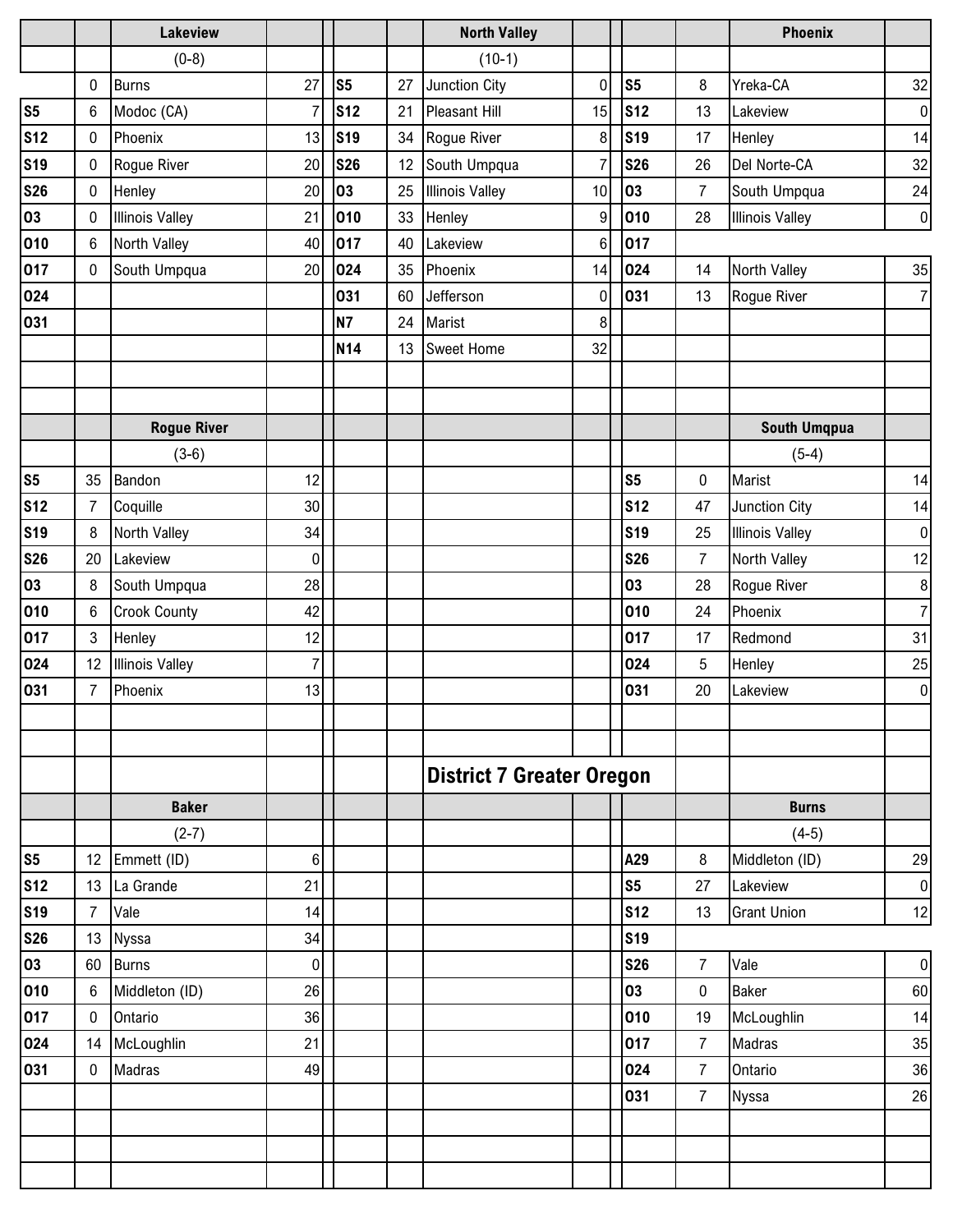|                |    | <b>Madras</b>         |                |                |                  | <b>McLoughlin</b>        |                |                |                  | <b>Nyssa</b>        |                  |
|----------------|----|-----------------------|----------------|----------------|------------------|--------------------------|----------------|----------------|------------------|---------------------|------------------|
|                |    | $(7-4)$               |                |                |                  | $(3-6)$                  |                |                |                  | $(7-2)$             |                  |
| S <sub>5</sub> | 6  | <b>Sweet Home</b>     | 27             | S <sub>5</sub> | $\boldsymbol{0}$ | <b>Hood River Valley</b> | $\overline{7}$ | S <sub>5</sub> | 21               | Parma (ID)          | $6 \overline{6}$ |
| <b>S12</b>     | 8  | <b>Crook County</b>   | 16             | <b>S12</b>     | $6\phantom{1}6$  | Columbia (WA)            | 7              | <b>S12</b>     | 21               | Fruitland (ID) (ot) | $20\,$           |
| <b>S19</b>     | 6  | McLoughlin            | 0              | <b>S19</b>     | $\boldsymbol{0}$ | Madras                   | 6              | <b>S19</b>     | $\boldsymbol{6}$ | Ontario             | 12               |
| <b>S26</b>     | 21 | Hood River Valley(ot) | 14             | <b>S26</b>     | $\,6\,$          | Ontario                  | 26             | <b>S26</b>     | 34               | <b>Baker</b>        | 13               |
| 03             | 21 | Ontario (ot)          | 20             | 03             | 11               | Hermiston                | 10             | 03             | 21               | Nyssa               | 12               |
| 010            | 14 | Nyssa                 | 27             | 010            | 14               | <b>Burns</b>             | 19             | 010            | 27               | Madras              | 14               |
| 017            | 35 | <b>Burns</b>          | $\overline{7}$ | 017            | 13               | Nyssa                    | $\,6$          | 017            | $6\,$            | McLoughlin          | 13               |
| 024            | 21 | Vale                  | $\pmb{0}$      | 024            | 21               | <b>Baker</b>             | 14             | 024            | 22               | Emmett (ID)         | 15               |
| 031            | 49 | <b>Baker</b>          | $\overline{0}$ | 031            | $\boldsymbol{0}$ | Vale                     | 14             | 031            | 26               | <b>Burns</b>        | $\overline{7}$   |
| <b>N7</b>      | 26 | Gladstone             | $\pmb{0}$      |                |                  |                          |                |                |                  |                     |                  |
| <b>N14</b>     | 13 | <b>Dallas</b>         | 52             |                |                  |                          |                |                |                  |                     |                  |
|                |    |                       |                |                |                  |                          |                |                |                  |                     |                  |
|                |    |                       |                |                |                  |                          |                |                |                  |                     |                  |
|                |    | <b>Ontario</b>        |                |                |                  |                          |                |                |                  | Vale                |                  |
|                |    | $(7-4)$               |                |                |                  |                          |                |                |                  | $(3-6)$             |                  |
| A29            | 6  | Vallievue-ID          | 0              |                |                  |                          |                | A29            | 34               | Emmett (ID)         | $\boldsymbol{8}$ |
| S <sub>5</sub> | 14 | Weiser-ID             | $20\,$         |                |                  |                          |                | S <sub>5</sub> | $6\phantom{.0}$  | Vallivue (ID)       | $\boldsymbol{9}$ |
| <b>S12</b>     | 14 | Caldwell-ID           | 21             |                |                  |                          |                | <b>S12</b>     | $6\,$            | Homedale (ID)       | 33               |
| <b>S19</b>     | 12 | Nyssa                 | 6              |                |                  |                          |                | <b>S19</b>     | 14               | <b>Baker</b>        | $\overline{7}$   |
| <b>S26</b>     | 26 | McLoughlin            | 6              |                |                  |                          |                | <b>S26</b>     | $\bf 0$          | <b>Burns</b>        | $\overline{7}$   |
| 03             | 20 | Madras (ot)           | 21             |                |                  |                          |                | 03             | 12               | Nyssa               | 21               |
| 010            | 38 | Vale                  | $\pmb{0}$      |                |                  |                          |                | 010            | $\pmb{0}$        | Ontario             | 38               |
| 017            | 36 | <b>Baker</b>          | $\overline{0}$ |                |                  |                          |                | 017            |                  |                     |                  |
| 024            | 36 | <b>Burns</b>          | $\overline{7}$ |                |                  |                          |                | 024            | $\pmb{0}$        | Madras              | 21               |
| 031            |    |                       |                |                |                  |                          |                | 031            | 14               | McLoughlin          | $\Omega$         |
| <b>N7</b>      |    | 35 Tillamook          | 0              |                |                  |                          |                |                |                  |                     |                  |
| <b>N14</b>     | 17 | <b>Sweet Home</b>     | 28             |                |                  |                          |                |                |                  |                     |                  |
|                |    |                       |                |                |                  |                          |                |                |                  |                     |                  |
|                |    |                       |                |                |                  |                          |                |                |                  |                     |                  |
|                |    |                       |                |                |                  |                          |                |                |                  |                     |                  |
|                |    |                       |                |                |                  |                          |                |                |                  |                     |                  |
|                |    |                       |                |                |                  |                          |                |                |                  |                     |                  |
|                |    |                       |                |                |                  |                          |                |                |                  |                     |                  |
|                |    |                       |                |                |                  |                          |                |                |                  |                     |                  |
|                |    |                       |                |                |                  |                          |                |                |                  |                     |                  |
|                |    |                       |                |                |                  |                          |                |                |                  |                     |                  |
|                |    |                       |                |                |                  |                          |                |                |                  |                     |                  |
|                |    |                       |                |                |                  |                          |                |                |                  |                     |                  |
|                |    |                       |                |                |                  |                          |                |                |                  |                     |                  |
|                |    |                       |                |                |                  |                          |                |                |                  |                     |                  |
|                |    |                       |                |                |                  |                          |                |                |                  |                     |                  |
|                |    |                       |                |                |                  |                          |                |                |                  |                     |                  |